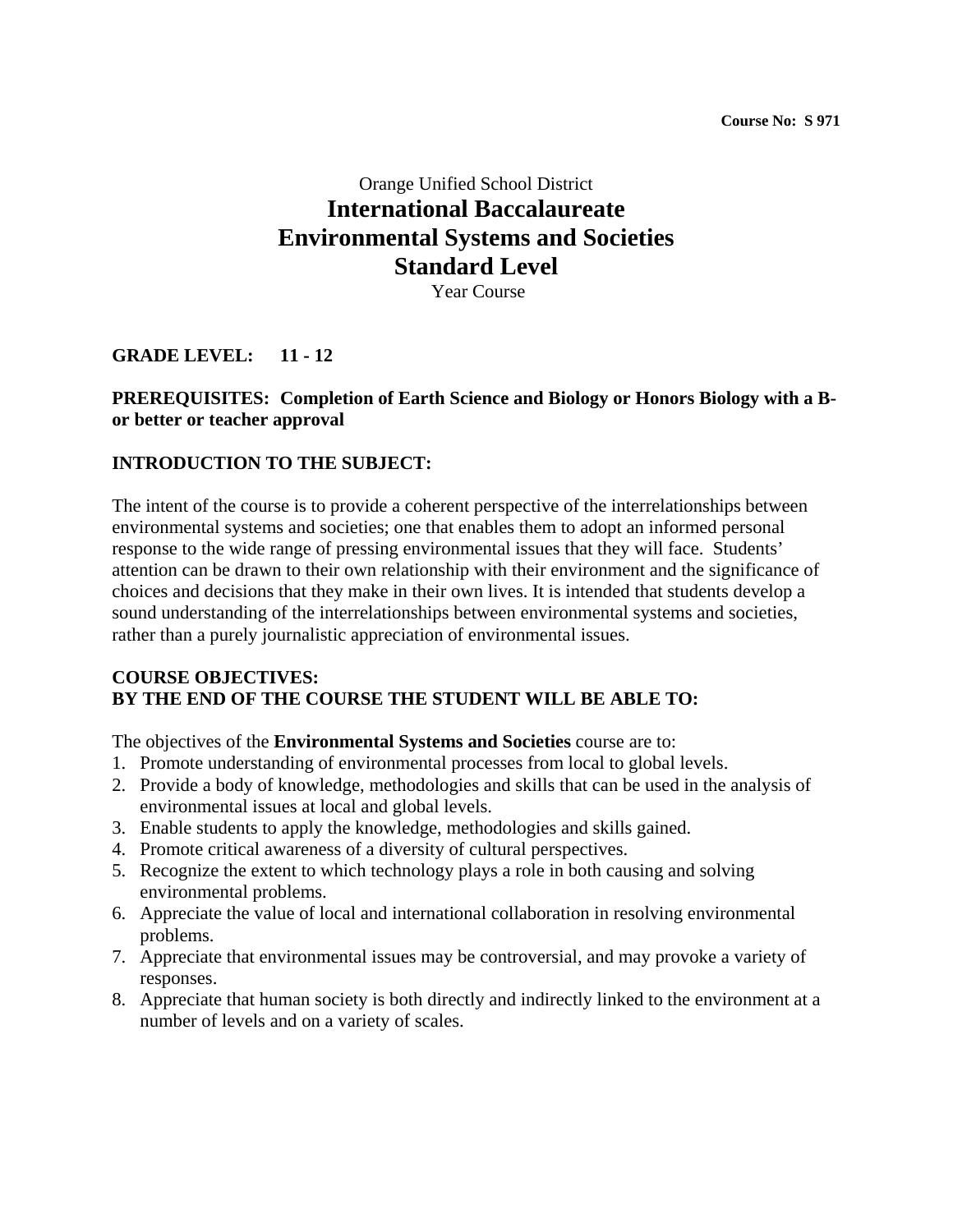### **COURSE OVERVIEW AND APPROXIMATE UNIT TIME ALLOTMENTS:**

#### **FIRST SEMESTER WEEKS**

### **I. Topic 1: Systems and models 2**

It is essential that the systems approach is used throughout this course. This approach identifies the elements of the systems, and examines the relationships and processes that link these elements into a functioning entity. This topic may be best viewed therefore as a theme to be used in the delivery of the other topics, rather than as an isolated teaching topic.

The topic identifies some of the underlying principles that can be applied to living systems, from the level of the individual up to that of the whole biosphere. It would therefore be helpful to describe and analyze the systems addressed in the terms laid out in this topic (wherever possible). The systems approach also emphasizes the similarities between environmental systems, biological systems and artificial entities such as transport and communication systems. This approach stresses that there are concepts, techniques and terms that can be transferred from one discipline (such as ecology) to another (such as engineering).

|       | <b>Assessment statement</b>                                                                           | Obj            | <b>Teacher's notes</b>                                                                                                                                                                                                                                                                                                                                                                                                                                                                                                                                                                                                                     |
|-------|-------------------------------------------------------------------------------------------------------|----------------|--------------------------------------------------------------------------------------------------------------------------------------------------------------------------------------------------------------------------------------------------------------------------------------------------------------------------------------------------------------------------------------------------------------------------------------------------------------------------------------------------------------------------------------------------------------------------------------------------------------------------------------------|
| 1.1.1 | Outline the concept and characteristics of<br>systems.                                                | $\overline{2}$ | The emphasis will be on ecosystems but some mention<br>should be made of economic, social and value systems.                                                                                                                                                                                                                                                                                                                                                                                                                                                                                                                               |
| 1.1.2 | Apply the systems concept on a range of<br>scales.                                                    | $\mathfrak{D}$ | The range must include a small-scale local ecosystem,<br>a large ecosystem such as a biome, and Gaia as an<br>example of a global ecosystem.                                                                                                                                                                                                                                                                                                                                                                                                                                                                                               |
| 1.1.3 | Define the terms open system, closed<br>system and isolated system.                                   | 1              | These terms should be applied when characterizing<br>real systems.<br>An open system exchanges matter and energy<br>with its surroundings (for example, an<br>ecosystem).<br>A closed system exchanges energy but not matter;<br>$\bullet$<br>the "Biosphere II" experiment was an attempt to<br>model this. Strictly, closed systems do not occur<br>naturally on Earth, but all the global cycles of<br>matter, for example, the water and nitrogen<br>cycles, approximate to closed systems.<br>An isolated system exchanges neither matter nor<br>energy. No such systems exist (with the possible<br>exception of the entire cosmos). |
| 1.1.4 | Describe how the first and second laws of<br>thermodynamics are relevant to<br>environmental systems. | $\overline{2}$ | The first law concerns the conservation of energy. The<br>second law explains the dissipation of energy that is<br>then not available to do work, bringing about disorder.<br>The second law is most simply stated as: "In any<br>isolated system entropy tends to increase<br>spontaneously." This means that energy and materials<br>go from a concentrated into a dispersed form (the<br>availability of energy to do work diminishes) and the<br>system becomes increasingly disordered.                                                                                                                                               |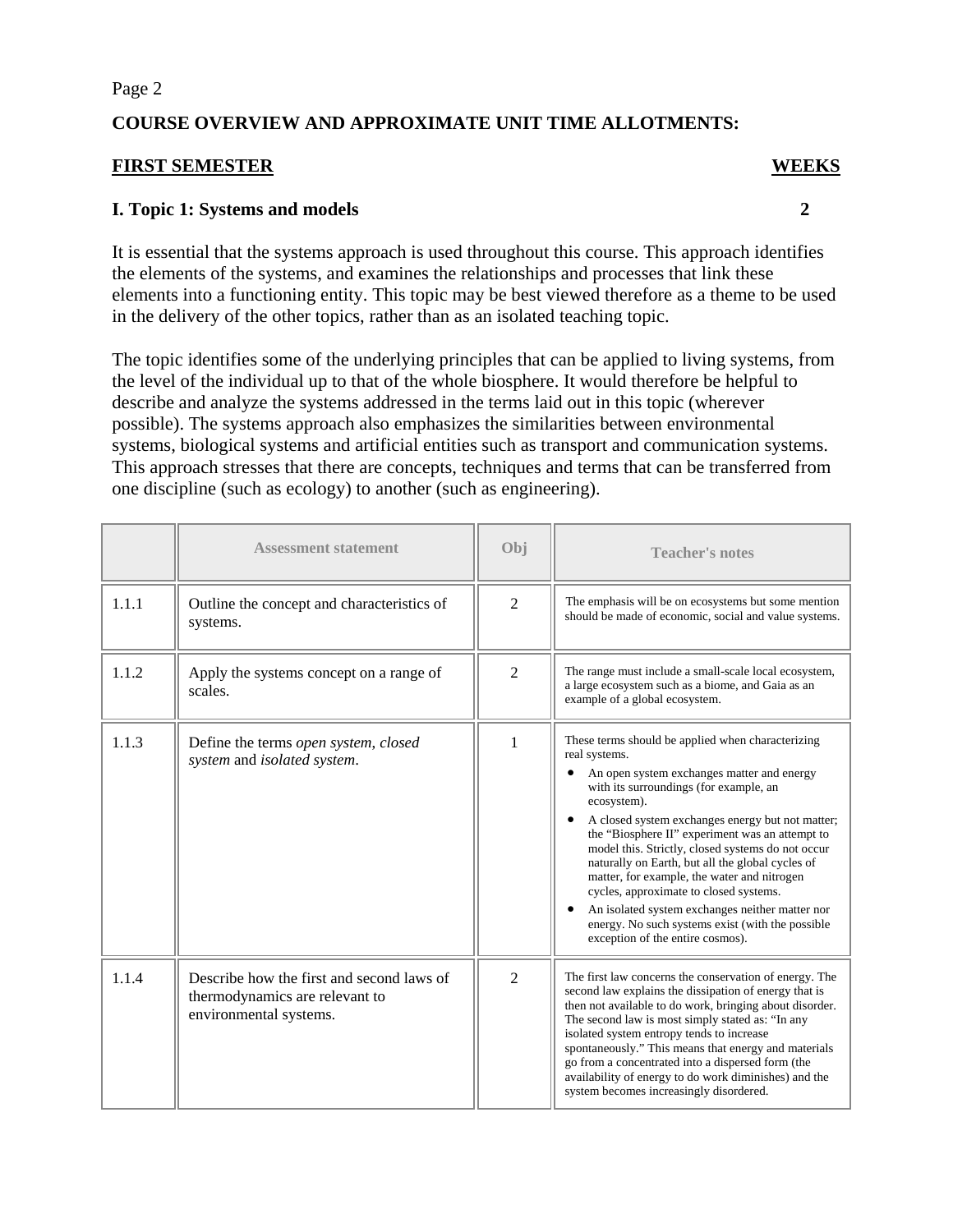|        |                                                                                                   |                | Both laws should be examined in relation to the energy<br>transformations and maintenance of order in living<br>systems.                                                                                                                                                                                                                                                                                                                                                                                                                                                                                                                                                                                                                                                                   |
|--------|---------------------------------------------------------------------------------------------------|----------------|--------------------------------------------------------------------------------------------------------------------------------------------------------------------------------------------------------------------------------------------------------------------------------------------------------------------------------------------------------------------------------------------------------------------------------------------------------------------------------------------------------------------------------------------------------------------------------------------------------------------------------------------------------------------------------------------------------------------------------------------------------------------------------------------|
| 1.1.5  | Explain the nature of equilibria.                                                                 | 3              | A steady-state equilibrium should be understood as the<br>common property of most open systems in nature. A<br>static equilibrium, in which there is no change, should<br>be appreciated as a condition to which natural systems<br>can be compared. (Since there is disagreement in the<br>literature regarding the definition of dynamic<br>equilibrium, this term should be avoided.) Students<br>should appreciate, however, that some systems may<br>undergo long-term changes to their equilibrium while<br>retaining an integrity to the system (for example,<br>succession). The relative stability of an equilibrium-<br>the tendency of the system to return to that original<br>equilibrium following disturbance, rather than<br>adopting a new one—should also be understood. |
| 1.1.6  | Define and explain the principles of<br>positive feedback and negative feedback.                  | 3              | The self-regulation of natural systems is achieved by<br>the attainment of equilibrium through feedback<br>systems.<br>Negative feedback is a self-regulating method of<br>$\bullet$<br>control leading to the maintenance of a steady-<br>state equilibrium-it counteracts deviation, for<br>example, predator-prey relationships.<br>Positive feedback leads to increasing change in a<br>٠<br>system--- it accelerates deviation, for example, the<br>exponential phase of population growth.<br>Feedback links involve time lags.                                                                                                                                                                                                                                                      |
| 1.1.7  | Describe transfer and transformation<br>processes.                                                | $\overline{2}$ | Transfers normally flow through a system and involve<br>a change in location.<br>Transformations lead to an interaction within a system<br>in the formation of a new end product, or involve a<br>change of state. Using water as an example, run-off is<br>a transfer process and evaporation is a transformation<br>process. Dead organic matter entering a lake is an<br>example of a transfer process; decomposition of this<br>material is a transformation process.                                                                                                                                                                                                                                                                                                                  |
| 1.1.8  | Distinguish between flows (inputs and<br>outputs) and storages (stock) in relation to<br>systems. | $\overline{2}$ | Identify flows through systems and describe their<br>direction and magnitude.                                                                                                                                                                                                                                                                                                                                                                                                                                                                                                                                                                                                                                                                                                              |
| 1.1.9  | Construct and analyse quantitative models<br>involving flows and storages in a system.            | 3              | Storages, yields and outputs should be included in the<br>form of clearly constructed diagrammatic and<br>graphical models.                                                                                                                                                                                                                                                                                                                                                                                                                                                                                                                                                                                                                                                                |
| 1.1.10 | Evaluate the strengths and limitations of<br>models.                                              | $\overline{3}$ | A model is a simplified description designed to show<br>the structure or workings of an object, system or<br>concept. In practice, some models require<br>approximation techniques to be used. For example,<br>predictive models of climate change may give very<br>different results. In contrast, an aquarium may be a<br>relatively simple ecosystem but demonstrates many<br>ecological concepts.                                                                                                                                                                                                                                                                                                                                                                                      |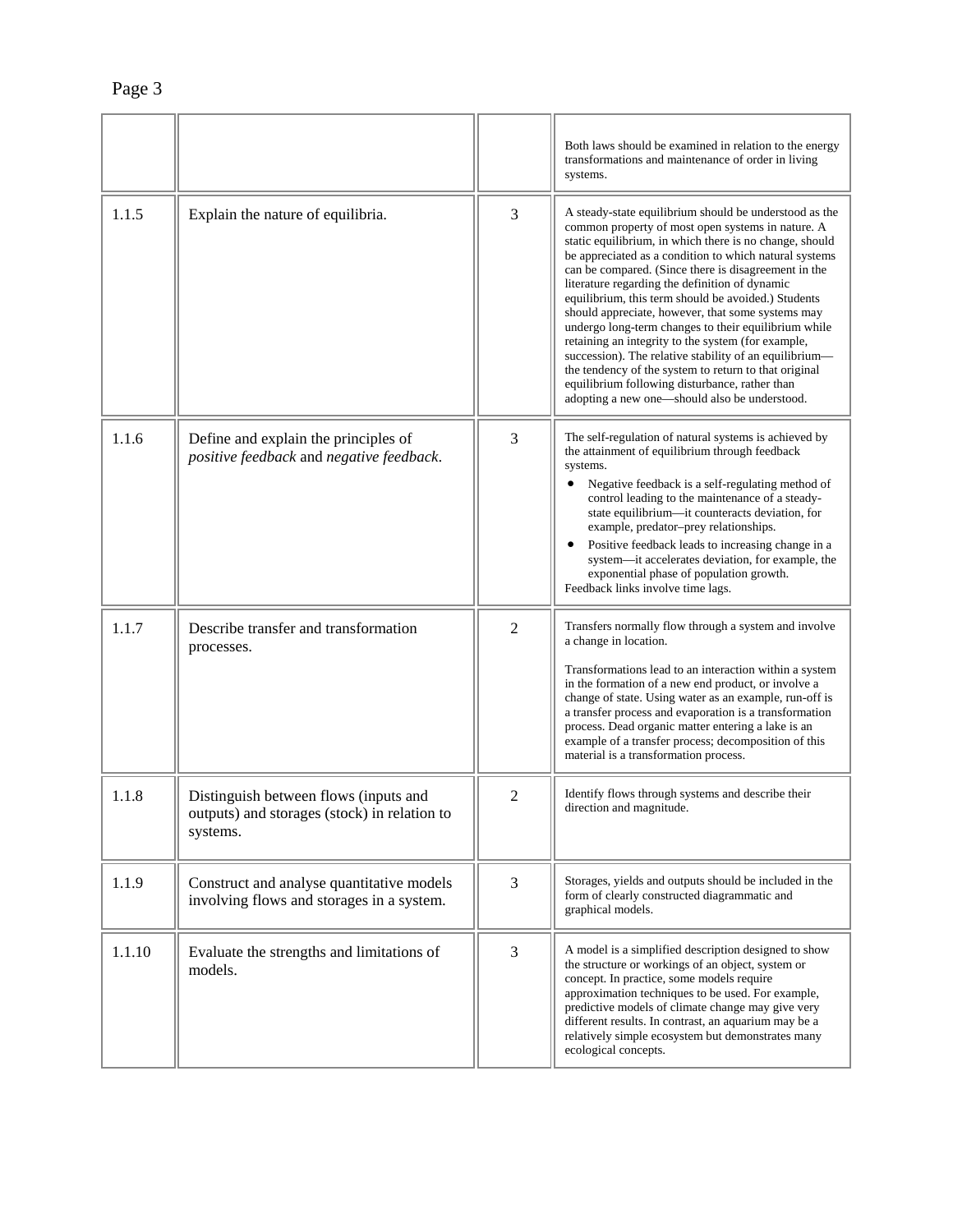### **II. Topic 2: The ecosystem 8 8**

The techniques required in this topic may be exemplified through practical work in marine, terrestrial, freshwater or urban ecosystems, or any combination of these. The selection of environments can be made according to the local systems available to the students, and the most convenient systems for demonstrating the techniques in question. However, there is an advantage in using the various practical measurements to quantify different aspects of the same ecosystem, where possible. In this way, the techniques are not simply rehearsed in isolation, but can be used to build up a holistic model of that system.

 $\overline{a}$ 

 $\mathbf{r}$ 

#### **2.1 Structure (4 hours)**  <u>e a se</u>

|       | <b>Assessment statement</b>                                                                                                                             | Obj            | <b>Teacher's notes</b>                                                                                                                                                                                                                                                                                                                                                                                                                                                                                                                                                                                                                                                                                                                                                                                                                                                                                                                                                                                                                                                                                                                                                                                                                                                                                                                                                                                                                                                                                                                                                                                                                                                |
|-------|---------------------------------------------------------------------------------------------------------------------------------------------------------|----------------|-----------------------------------------------------------------------------------------------------------------------------------------------------------------------------------------------------------------------------------------------------------------------------------------------------------------------------------------------------------------------------------------------------------------------------------------------------------------------------------------------------------------------------------------------------------------------------------------------------------------------------------------------------------------------------------------------------------------------------------------------------------------------------------------------------------------------------------------------------------------------------------------------------------------------------------------------------------------------------------------------------------------------------------------------------------------------------------------------------------------------------------------------------------------------------------------------------------------------------------------------------------------------------------------------------------------------------------------------------------------------------------------------------------------------------------------------------------------------------------------------------------------------------------------------------------------------------------------------------------------------------------------------------------------------|
| 2.1.1 | Distinguish between biotic and abiotic<br>(physical) components of an ecosystem.                                                                        | $\overline{2}$ |                                                                                                                                                                                                                                                                                                                                                                                                                                                                                                                                                                                                                                                                                                                                                                                                                                                                                                                                                                                                                                                                                                                                                                                                                                                                                                                                                                                                                                                                                                                                                                                                                                                                       |
| 2.1.2 | Define the term trophic level.                                                                                                                          | $\mathbf{1}$   |                                                                                                                                                                                                                                                                                                                                                                                                                                                                                                                                                                                                                                                                                                                                                                                                                                                                                                                                                                                                                                                                                                                                                                                                                                                                                                                                                                                                                                                                                                                                                                                                                                                                       |
| 2.1.3 | Identify and explain trophic levels in food<br>chains and food webs selected from the<br>local environment.                                             | 3              | Relevant terms (for example, producers, consumers,<br>decomposers, herbivores, carnivores, top carnivores)<br>should be applied to local, named examples and other<br>food chains and food webs.                                                                                                                                                                                                                                                                                                                                                                                                                                                                                                                                                                                                                                                                                                                                                                                                                                                                                                                                                                                                                                                                                                                                                                                                                                                                                                                                                                                                                                                                      |
| 2.1.4 | Explain the principles of pyramids of<br>numbers, pyramids of biomass, and<br>pyramids of productivity, and construct<br>such pyramids from given data. | 3              | Pyramids are graphical models of the quantitative<br>differences that exist between the trophic levels of a<br>single ecosystem. A pyramid of biomass represents the<br>standing stock of each trophic level measured in units<br>such as grams of biomass per square metre $(g m-2)$ .<br>Biomass may also be measured in units of energy,<br>such as $J m^{-2}$ .<br>In accordance with the second law of thermodynamics,<br>there is a tendency for numbers and quantities of<br>biomass and energy to decrease along food chains;<br>therefore the pyramids become narrower as one<br>ascends. Pyramids of numbers can sometimes display<br>different patterns, for example, when individuals at<br>lower trophic levels are relatively large. Similarly,<br>pyramids of biomass can show greater quantities at<br>higher trophic levels because they represent the<br>biomass present at a given time (there may be marked<br>seasonal variations). Both pyramids of numbers and<br>pyramids of biomass represent storages.<br>Pyramids of productivity refer to the flow of energy<br>through a trophic level and invariably show a decrease<br>along the food chain. For example, the turnover of two<br>retail outlets cannot be compared by simply comparing<br>the goods displayed on the shelves; the rates at which<br>the shelves are being stocked and the goods sold also<br>need to be known. Similarly, a business may have<br>substantial assets but cash flow may be very limited. In<br>the same way, pyramids of biomass simply represent<br>the momentary stock, whereas pyramids of<br>productivity show the rate at which that stock is being |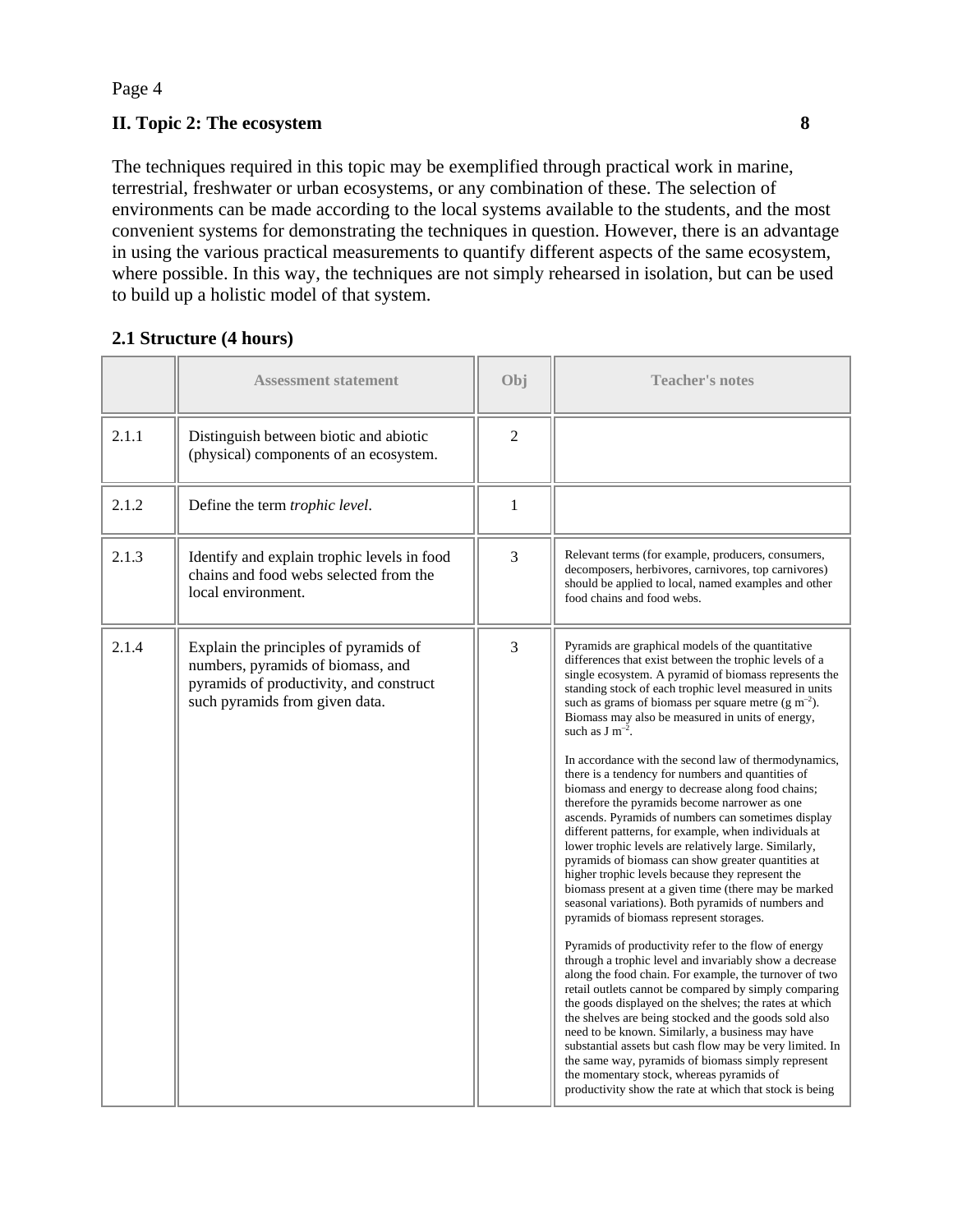|       |                                                                                                                       |   | generated. Biomass, measured in units of mass or<br>energy (for example, $g m^{-2}$ or J m <sup>-2</sup> ), should be<br>distinguished from productivity measured in units of<br>flow (for example, $g m^{-2} yr^{-1}$ or $J m^{-2} yr^{-1}$ ).<br>A pyramid of energy may be represented either as the<br>standing stock (biomass) measured in units of energy<br>$(J m-2)$ or as productivity measured in units of flow of<br>energy (J m <sup>-2</sup> yr <sup>-1</sup> ), depending on the text consulted.<br>As this is confusing, this syllabus avoids the term<br>pyramid of energy. |
|-------|-----------------------------------------------------------------------------------------------------------------------|---|---------------------------------------------------------------------------------------------------------------------------------------------------------------------------------------------------------------------------------------------------------------------------------------------------------------------------------------------------------------------------------------------------------------------------------------------------------------------------------------------------------------------------------------------------------------------------------------------|
| 2.1.5 | Discuss how the pyramid structure affects<br>the functioning of an ecosystem.                                         | 3 | This should include concentration of<br>non-biodegradable toxins in food chains, limited<br>length of food chains, and vulnerability of top<br>carnivores. Definitions of the terms biomagnification,<br>bioaccumulation and bioconcentration are not<br>required.                                                                                                                                                                                                                                                                                                                          |
| 2.1.6 | Define the terms species, population,<br>habitat, niche, community and ecosystem<br>with reference to local examples. | 1 |                                                                                                                                                                                                                                                                                                                                                                                                                                                                                                                                                                                             |
| 2.1.7 | Describe and explain population<br>interactions using examples of named<br>species.                                   | 3 | Include competition, parasitism, mutualism, predation<br>and herbivory.<br>Mutualism is an interaction in which both species<br>derive benefit. Interactions should be understood in<br>terms of the influences each species has on the<br>population dynamics of others, and upon the carrying<br>capacity of the others' environment. Graphical<br>representations of these influences should be<br>interpreted.                                                                                                                                                                          |

## **2.2 Measuring abiotic components of the system (1 hour)**

|       | <b>Assessment statement</b>                                                                                      | Obi | <b>Teacher's notes</b>                                                                                                                                                                                                                                                                                                                                                                                                                                                                                                                                                                    |
|-------|------------------------------------------------------------------------------------------------------------------|-----|-------------------------------------------------------------------------------------------------------------------------------------------------------------------------------------------------------------------------------------------------------------------------------------------------------------------------------------------------------------------------------------------------------------------------------------------------------------------------------------------------------------------------------------------------------------------------------------------|
| 2.2.1 | List the significant abiotic (physical) factors<br>of an ecosystem.                                              |     |                                                                                                                                                                                                                                                                                                                                                                                                                                                                                                                                                                                           |
| 2.2.2 | Describe and evaluate methods for<br>measuring at least three abiotic (physical)<br>factors within an ecosystem. | 3   | Students should know methods for measuring any<br>three significant abiotic factors and how these may<br>vary in a given ecosystem with depth, time or distance.<br>For example:<br>marine—salinity, pH, temperature, dissolved<br>oxygen, wave action<br>freshwater—turbidity, flow velocity, pH,<br>temperature, dissolved oxygen<br>terrestrial—temperature, light intensity, wind<br>speed, particle size, slope, soil moisture, drainage,<br>mineral content.<br>This activity may be carried out effectively in<br>conjunction with an examination of related biotic<br>components. |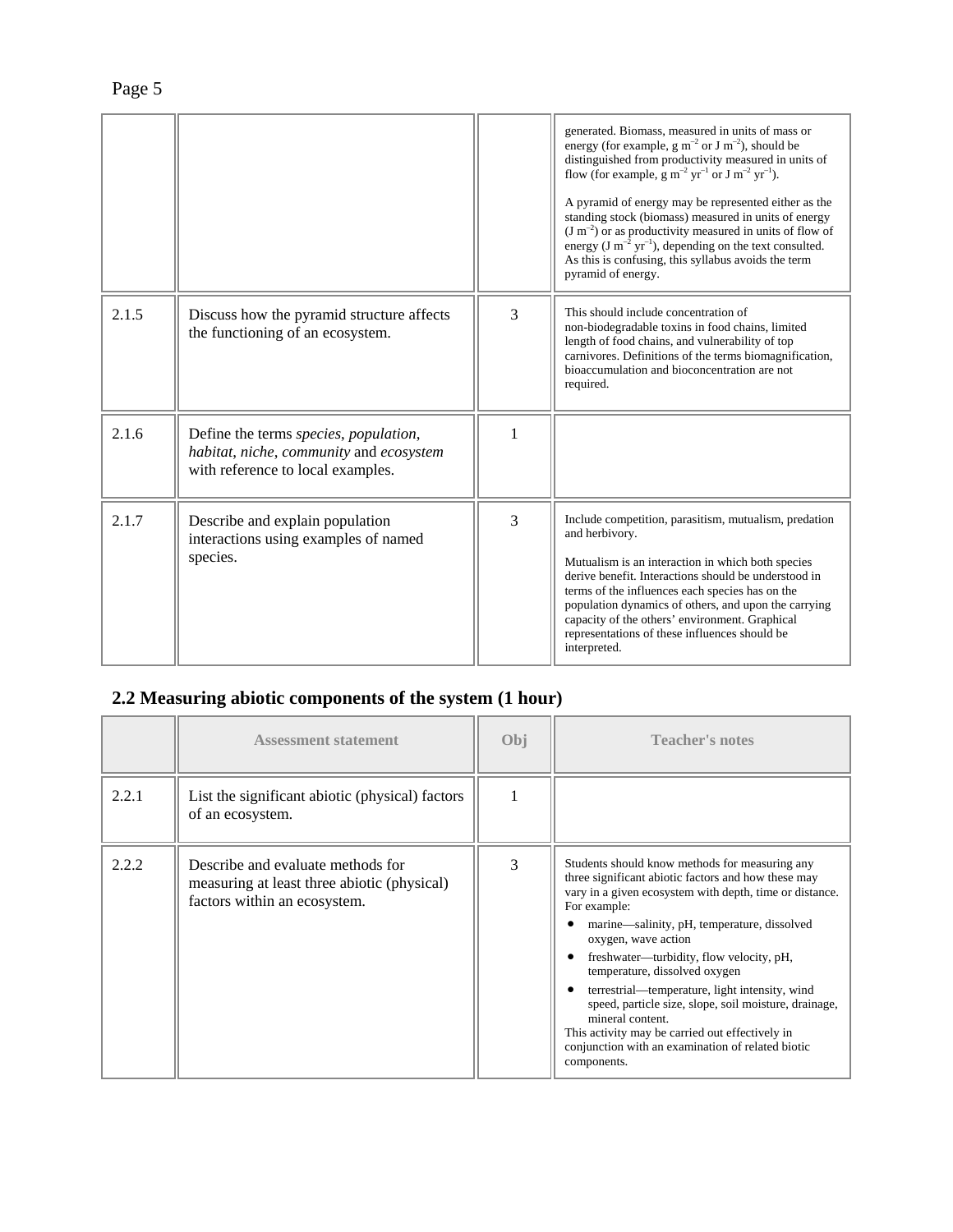## **2.3 Measuring biotic components of the system (4 hours)**

|       | <b>Assessment statement</b>                                                                      | Obi            | <b>Teacher's notes</b>                                                                                                                                                                                                                                                                                                                                                                                                                                                                                                                                                                                                            |
|-------|--------------------------------------------------------------------------------------------------|----------------|-----------------------------------------------------------------------------------------------------------------------------------------------------------------------------------------------------------------------------------------------------------------------------------------------------------------------------------------------------------------------------------------------------------------------------------------------------------------------------------------------------------------------------------------------------------------------------------------------------------------------------------|
| 2.3.1 | Construct simple keys and use published<br>keys for the identification of organisms.             | 3              | Students could practise with keys supplied and then<br>construct their own keys for up to eight species.                                                                                                                                                                                                                                                                                                                                                                                                                                                                                                                          |
| 2.3.2 | Describe and evaluate methods for<br>estimating abundance of organisms.                          | 3              | Methods should include capture-mark-release-<br>recapture (Lincoln index) and quadrats for measuring<br>population density, percentage frequency and<br>percentage cover.                                                                                                                                                                                                                                                                                                                                                                                                                                                         |
| 2.3.3 | Describe and evaluate methods for<br>estimating the biomass of trophic levels in a<br>community. | 3              | Dry weight measurements of quantitative samples<br>could be extrapolated to estimate total biomass.                                                                                                                                                                                                                                                                                                                                                                                                                                                                                                                               |
| 2.3.4 | Define the term <i>diversity</i> .                                                               | 1              | Diversity is often considered as a function of two<br>components: the number of different species and the<br>relative numbers of individuals of each species.                                                                                                                                                                                                                                                                                                                                                                                                                                                                     |
| 2.3.5 | Apply Simpson's diversity index and<br>outline its significance.                                 | $\overline{2}$ | $D = \frac{N(N-1)}{\sum n(n-1)}$<br>Students are not required to memorize this formula but<br>must know the meaning of the symbols:<br>$D =$ diversity index<br>$N =$ total number of organisms of all species found<br>$n =$ number of individuals of a particular species<br>$D$ is a measure of species richness. A high value of $D$<br>suggests a stable and ancient site, and a low value of $D$<br>could suggest pollution, recent colonization or<br>agricultural management. The index is normally used<br>in studies of vegetation but can also be applied to<br>comparisons of animal (or even all species) diversity. |

## **2.4 Biomes (3 hours)**

|       | <b>Assessment statement</b>                                                                                                       | Obi | <b>Teacher's notes</b>                                                                                                                                                                                                                                                                                                                                                      |
|-------|-----------------------------------------------------------------------------------------------------------------------------------|-----|-----------------------------------------------------------------------------------------------------------------------------------------------------------------------------------------------------------------------------------------------------------------------------------------------------------------------------------------------------------------------------|
| 2.4.1 | Define the term <i>hiome</i> .                                                                                                    |     | <b>Int:</b> Biomes usually cross national boundaries (biomes)<br>do not stop at a border; for example, the Sahara,<br>tundra, tropical rainforests).                                                                                                                                                                                                                        |
| 2.4.2 | Explain the distribution, structure and<br>relative productivity of tropical rainforests,<br>deserts, tundra and any other biome. |     | Refer to prevailing climate and limiting factors. For<br>example, tropical rainforests are found close to the<br>equator where there is high insolation and rainfall and<br>where light and temperature are not limiting. The other<br>biome may be, for example, temperate grassland or a<br>local example. Limit climate to temperature,<br>precipitation and insolation. |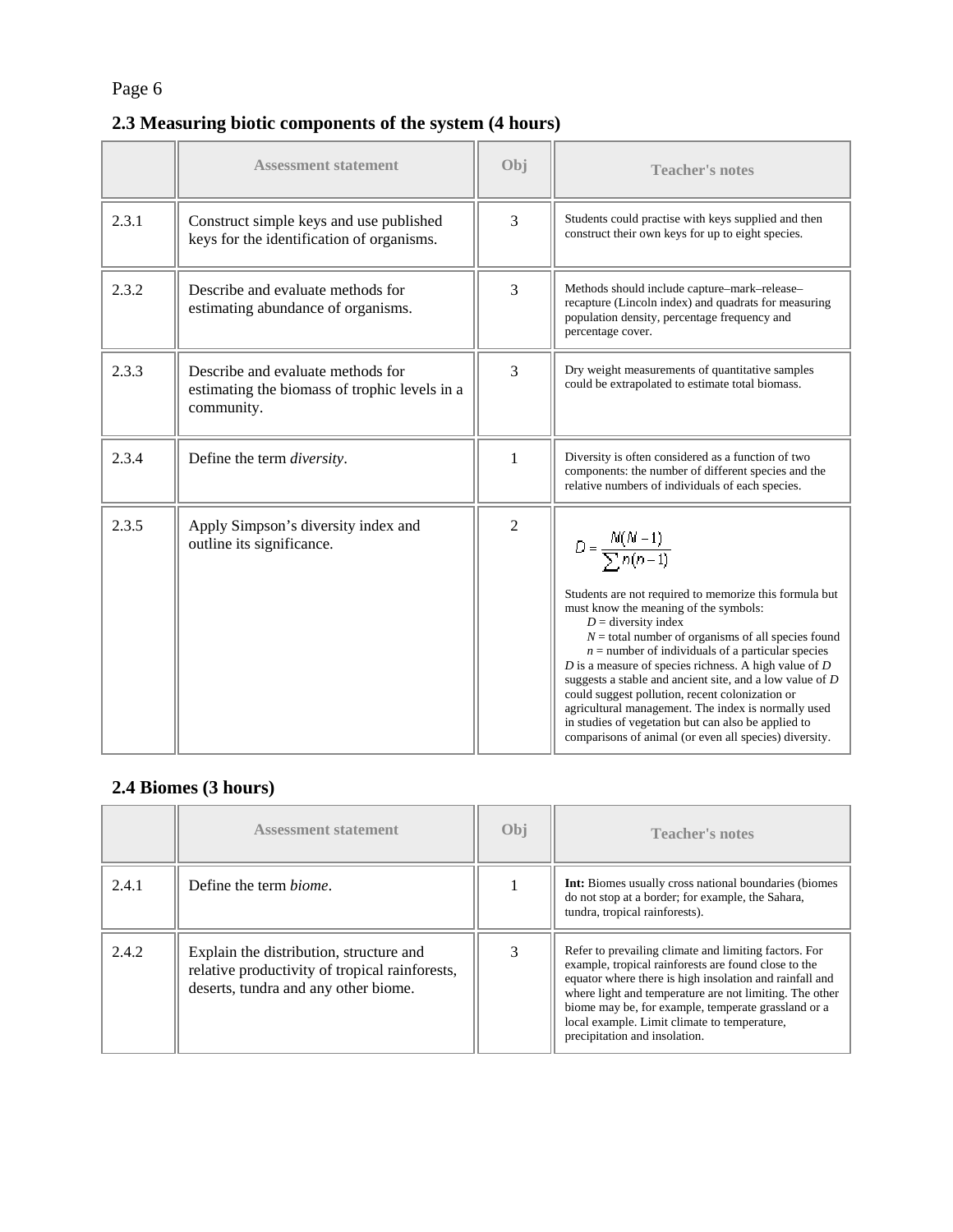## **2.5 Function (7 hours)**

|       | <b>Assessment statement</b>                                                                                | Obj            | <b>Teacher's notes</b>                                                                                                                                                                                                                                                                                                                                                                                                                                                                                                                                                                                                                                                                                                                                                                                                                                                                                                                                                                                                                                                                 |
|-------|------------------------------------------------------------------------------------------------------------|----------------|----------------------------------------------------------------------------------------------------------------------------------------------------------------------------------------------------------------------------------------------------------------------------------------------------------------------------------------------------------------------------------------------------------------------------------------------------------------------------------------------------------------------------------------------------------------------------------------------------------------------------------------------------------------------------------------------------------------------------------------------------------------------------------------------------------------------------------------------------------------------------------------------------------------------------------------------------------------------------------------------------------------------------------------------------------------------------------------|
| 2.5.1 | Explain the role of producers, consumers<br>and decomposers in the ecosystem.                              | 3              |                                                                                                                                                                                                                                                                                                                                                                                                                                                                                                                                                                                                                                                                                                                                                                                                                                                                                                                                                                                                                                                                                        |
| 2.5.2 | Describe photosynthesis and respiration in<br>terms of inputs, outputs and energy<br>transformations.      | $\overline{2}$ | Biochemical details are not required. Details of<br>chloroplasts, light-dependent and light-independent<br>reactions, mitochondria, carrier systems, ATP and<br>specific intermediate biochemicals are not expected.<br>Photosynthesis should be understood as requiring<br>carbon dioxide, water, chlorophyll and certain visible<br>wavelengths of light to produce organic matter and<br>oxygen. The transformation of light energy into the<br>chemical energy of organic matter should be<br>appreciated.<br>Respiration should be recognized as requiring organic<br>matter and oxygen to produce carbon dioxide and<br>water. Without oxygen, carbon dioxide and other<br>waste products are formed. Energy is released in a<br>form available for use by living organisms, but is<br>ultimately lost as heat.                                                                                                                                                                                                                                                                  |
| 2.5.3 | Describe and explain the transfer and<br>transformation of energy as it flows through<br>an ecosystem.     | 3              | Explain pathways of incoming solar radiation incident<br>on the ecosystem including:<br>loss of radiation through reflection and absorption<br>$\bullet$<br>conversion of light to chemical energy<br>$\bullet$<br>loss of chemical energy from one trophic level to<br>$\bullet$<br>another<br>efficiencies of transfer<br>overall conversion of light to heat energy by an<br>ecosystem<br>re-radiation of heat energy to the atmosphere.<br>$\bullet$<br>Construct and analyse simple energy-flow diagrams<br>illustrating the movement of energy through<br>ecosystems, including the productivity of the various<br>trophic levels.<br>The distinction between storages of energy illustrated<br>by boxes in energy-flow diagrams (representing the<br>various trophic levels), and the flows of energy or<br>productivity often shown as arrows (sometimes of<br>varying widths) needs to be emphasized. The former<br>are measured as the amount of energy or biomass per<br>unit area and the latter are given as rates, for example,<br>J m <sup>-2</sup> day <sup>-1</sup> . |
| 2.5.4 | Describe and explain the transfer and<br>transformation of materials as they cycle<br>within an ecosystem. | 3              | Processes involving the transfer and transformation of<br>carbon, nitrogen and water as they cycle within an<br>ecosystem should be described, and the conversion of<br>organic and inorganic storage noted where appropriate.<br>Construct and analyse flow diagrams of these cycles.                                                                                                                                                                                                                                                                                                                                                                                                                                                                                                                                                                                                                                                                                                                                                                                                 |
| 2.5.5 | Define the terms gross productivity, net<br>productivity, primary productivity and                         | 1              | Productivity is production per unit time.                                                                                                                                                                                                                                                                                                                                                                                                                                                                                                                                                                                                                                                                                                                                                                                                                                                                                                                                                                                                                                              |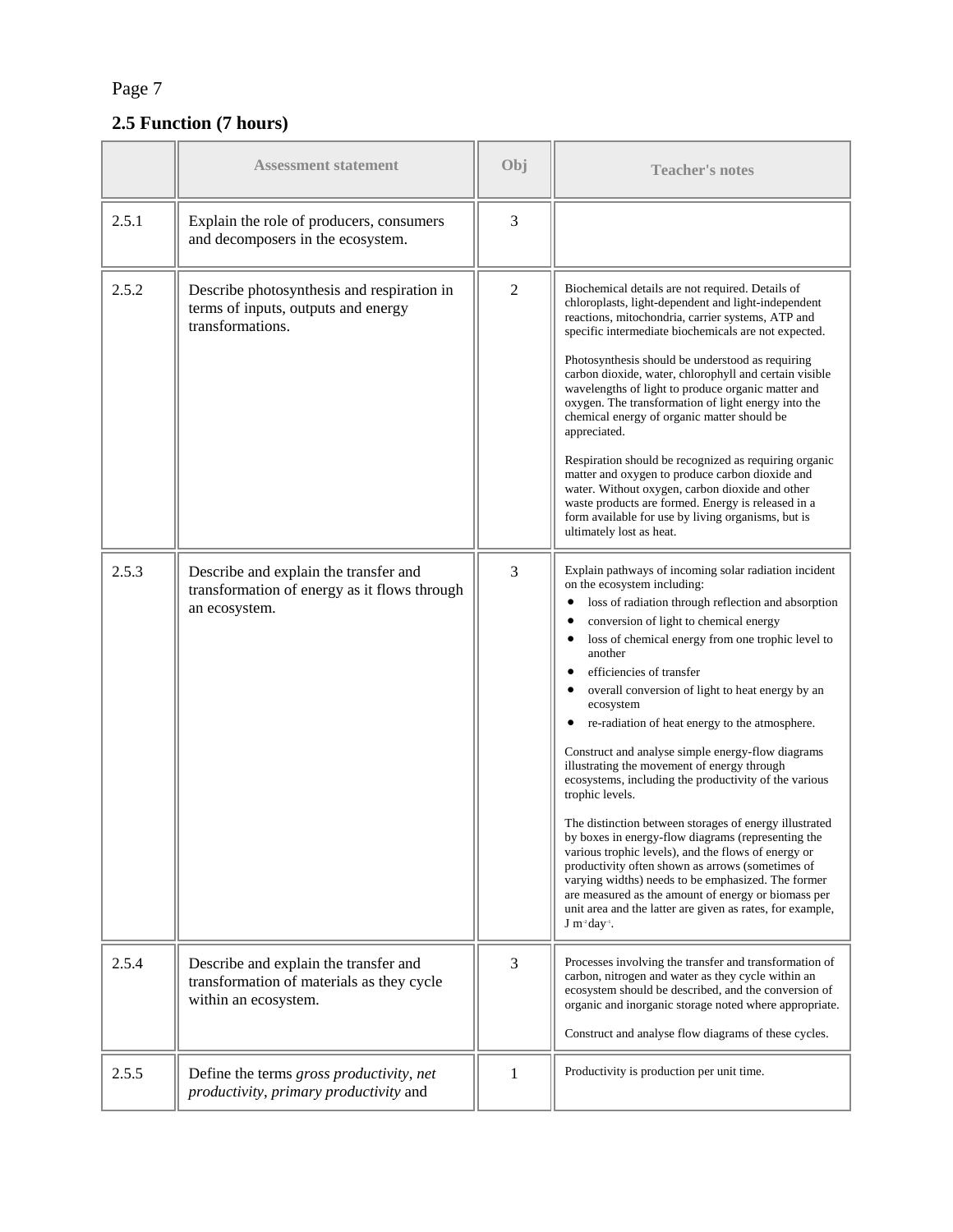|       | secondary productivity.                                                                                                                             |                |                                                                                                                                                                                              |
|-------|-----------------------------------------------------------------------------------------------------------------------------------------------------|----------------|----------------------------------------------------------------------------------------------------------------------------------------------------------------------------------------------|
| 2.5.6 | Define the terms and calculate the values of<br>both gross primary productivity (GPP) and<br>net primary productivity (NPP) from given<br>data.     | $\mathfrak{D}$ | Use the equation<br>$NPP = GPP - R$ where $R =$ respiratory loss                                                                                                                             |
| 2.5.7 | Define the terms and calculate the values of<br>both gross secondary productivity (GSP)<br>and net secondary productivity (NSP) from<br>given data. | $\mathcal{D}$  | Use the equations<br>$NSP = GSP - R$<br>$GSP =$ food eaten – fecal loss where<br>$R =$ respiratory loss<br>The term "assimilation" is sometimes used instead of<br>"secondary productivity". |

### **2.6 Changes (7 hours)**

|       | <b>Assessment statement</b>                                                                               | Obj | <b>Teacher's notes</b>                                                                                                                                                                                                                               |
|-------|-----------------------------------------------------------------------------------------------------------|-----|------------------------------------------------------------------------------------------------------------------------------------------------------------------------------------------------------------------------------------------------------|
| 2.6.1 | Explain the concepts of limiting factors and<br>carrying capacity in the context of<br>population growth. | 3   |                                                                                                                                                                                                                                                      |
| 2.6.2 | Describe and explain S and J population<br>curves.                                                        | 3   | Explain changes in both numbers and rates of growth in<br>standard S and J population growth curves.<br>Population curves should be sketched, described,<br>interpreted and constructed from given data.<br>S curve<br>Population<br>Time<br>J curve |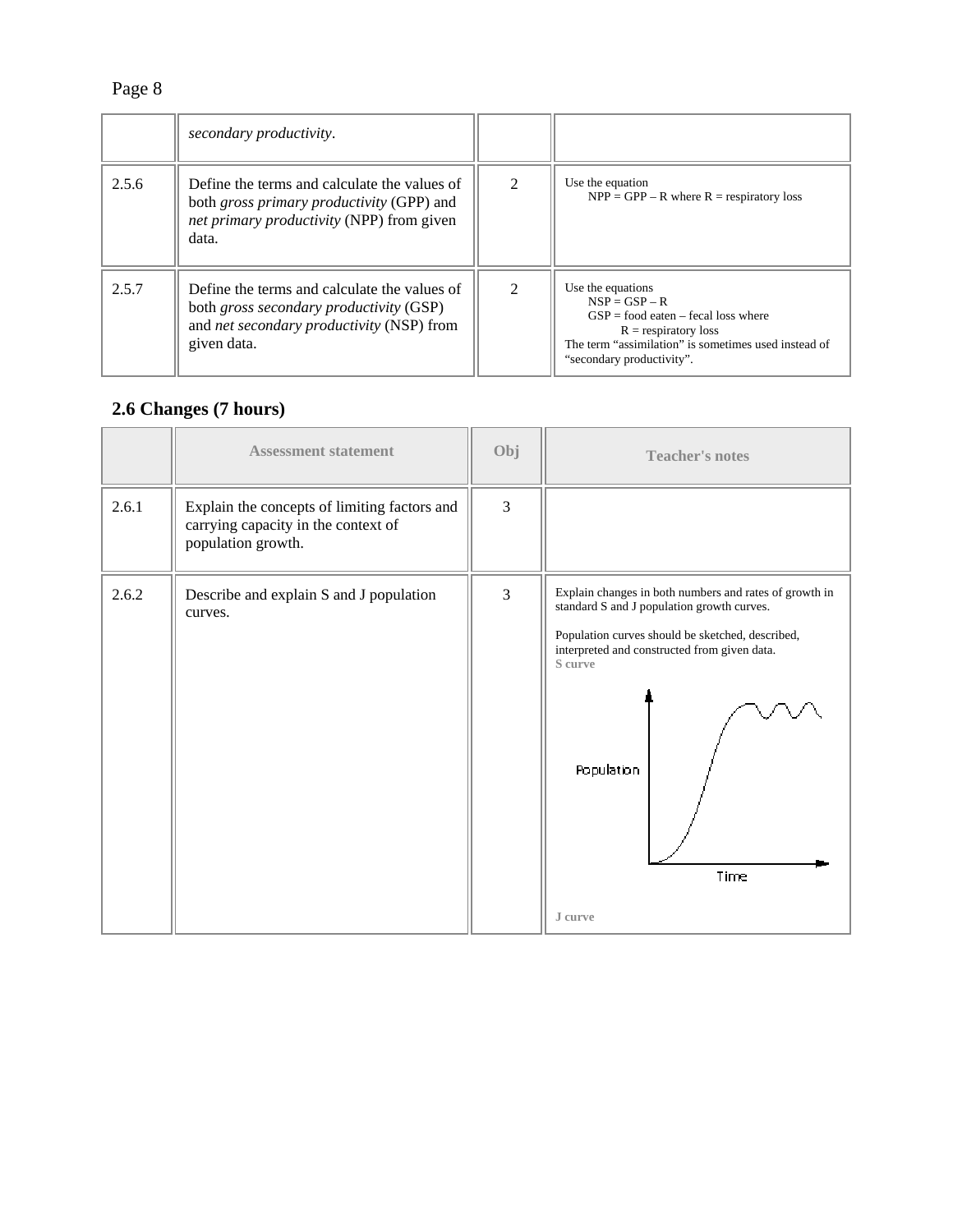|       |                                                                                                                                                       |                | Population<br>Time                                                                                                                                                                                                                                                                                                                                                                                                                                                                                                                                                   |
|-------|-------------------------------------------------------------------------------------------------------------------------------------------------------|----------------|----------------------------------------------------------------------------------------------------------------------------------------------------------------------------------------------------------------------------------------------------------------------------------------------------------------------------------------------------------------------------------------------------------------------------------------------------------------------------------------------------------------------------------------------------------------------|
| 2.6.3 | Describe the role of density-dependent and<br>density-independent factors, and internal<br>and external factors, in the regulation of<br>populations. | $\overline{2}$ | According to theory, density-dependent factors operate<br>as negative feedback mechanisms leading to stability or<br>regulation of the population.<br>Both types of factors may operate on a population. Many<br>species, particularly r-strategists, are probably regulated<br>by density-independent factors, of which weather is the<br>most important. Internal factors might include density-<br>dependent fertility or size of breeding territory, and<br>external factors might include predation or disease.                                                 |
| 2.6.4 | Describe the principles associated with<br>survivorship curves including, $K$ - and<br>r-strategists.                                                 | $\overline{2}$ | K- and r-strategists represent idealized categories and<br>many organisms occupy a place on the continuum.<br>Students should be familiar with interpreting features of<br>survivorship curves including logarithmic scales.                                                                                                                                                                                                                                                                                                                                         |
| 2.6.5 | Describe the concept and processes of<br>succession in a named habitat.                                                                               | $\overline{2}$ | Students should study named examples of organisms<br>from a pioneer community, seral stages and climax<br>community.<br>The concept of succession, occurring over time, should<br>be carefully distinguished from the concept of zonation,<br>which refers to a spatial pattern.                                                                                                                                                                                                                                                                                     |
| 2.6.6 | Explain the changes in energy flow, gross<br>and net productivity, diversity and mineral<br>cycling in different stages of succession.                | 3              | In early stages, gross productivity is low due to the<br>initial conditions and low density of producers. The<br>proportion of energy lost through community respiration<br>is relatively low too, so net productivity is high, that is,<br>the system is growing and biomass is accumulating.<br>In later stages, with an increased consumer community,<br>gross productivity may be high in a climax community.<br>However, this is balanced by respiration, so net<br>productivity approaches zero and the production:<br>respiration (P:R) ratio approaches one. |
| 2.6.7 | Describe factors affecting the nature of<br>climax communities.                                                                                       | $\overline{2}$ | Climatic and edaphic factors determine the nature of a<br>climax community. Human factors frequently affect this<br>process through, for example, fire, agriculture, grazing<br>and/or habitat destruction.                                                                                                                                                                                                                                                                                                                                                          |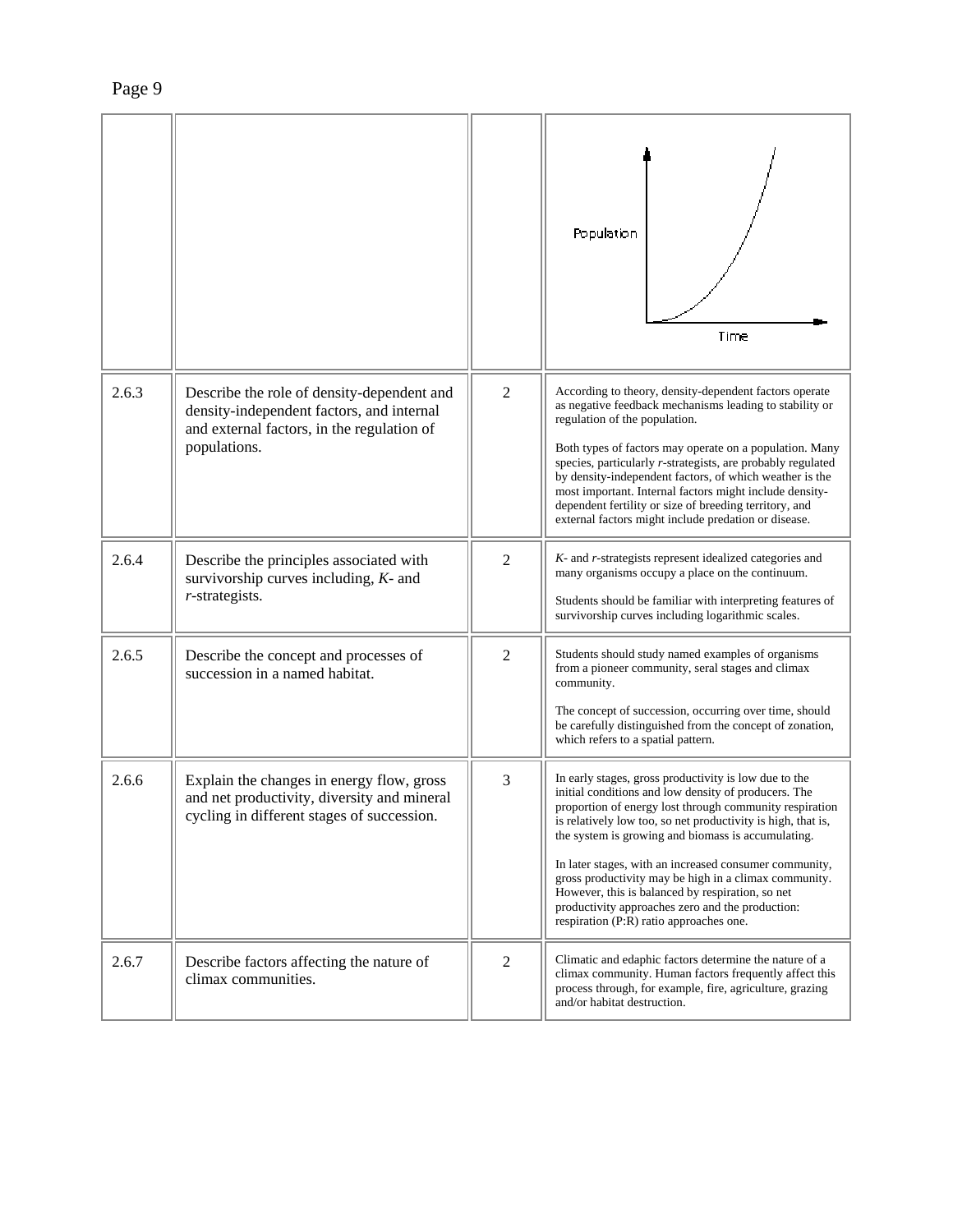|       | <b>Assessment statement</b>                                                                                                                     | Obj           | <b>Teacher's notes</b>                                                                                                                                                                                                                                                                                                                     |
|-------|-------------------------------------------------------------------------------------------------------------------------------------------------|---------------|--------------------------------------------------------------------------------------------------------------------------------------------------------------------------------------------------------------------------------------------------------------------------------------------------------------------------------------------|
| 2.7.1 | Describe and evaluate methods for<br>measuring changes in abiotic and biotic<br>components of an ecosystem along an<br>environmental gradient.  | 3             |                                                                                                                                                                                                                                                                                                                                            |
| 2.7.2 | Describe and evaluate methods for<br>measuring changes in abiotic and biotic<br>components of an ecosystem due to a<br>specific human activity. | $\mathcal{R}$ | Methods and changes should be selected appropriately<br>for the human activity chosen. Suitable human impacts<br>for study might include toxins from mining activity,<br>landfills, eutrophication, effluent, oil spills and<br>overexploitation. This could include repeated<br>measurements on the ground, satellite images and<br>maps. |
| 2.7.3 | Describe and evaluate the use of<br>environmental impact assessments (EIAs).                                                                    | 3             | Students should have the opportunity to see an actual<br>EIA study. They should realize that an EIA involves<br>production of a baseline study before any<br>environmental development, assessment of possible<br>impacts, and monitoring of change during and after the<br>development.                                                   |

## **2.7 Measuring changes in the system (5 hours)**

## **III. Topic 3: Human population, carrying capacity and resource use 10**

## **3.1 Population dynamics (5 hours)**

|       | <b>Assessment statement</b>                                                                                                                            | Obj | <b>Teacher's notes</b>                                                                                                                                                                                                                                                                                                     |
|-------|--------------------------------------------------------------------------------------------------------------------------------------------------------|-----|----------------------------------------------------------------------------------------------------------------------------------------------------------------------------------------------------------------------------------------------------------------------------------------------------------------------------|
| 3.1.1 | Describe the nature and explain the<br>implications of exponential growth in<br>human populations.                                                     | 3   |                                                                                                                                                                                                                                                                                                                            |
| 3.1.2 | Calculate and explain, from given data, the<br>values of crude birth rate, crude death rate,<br>fertility, doubling time and natural increase<br>rate. | 3   |                                                                                                                                                                                                                                                                                                                            |
| 3.1.3 | Analyse age/sex pyramids and diagrams<br>showing demographic transition models.                                                                        | 3   | <b>Int:</b> While many of the more economically developed<br>countries (MEDCs) have a declining population size,<br>that of many of the less economically developed<br>countries (LEDCs) is rising rapidly. The position of<br>various countries on the demographic transition model<br>reflects their development stages. |
| 3.1.4 | Discuss the use of models in predicting the<br>growth of human populations.                                                                            | 3   | This might include computer simulations, statistical<br>and/or demographic tables for LEDCs and MEDCs,<br>age/sex pyramids and graphical extrapolation of<br>population curves.                                                                                                                                            |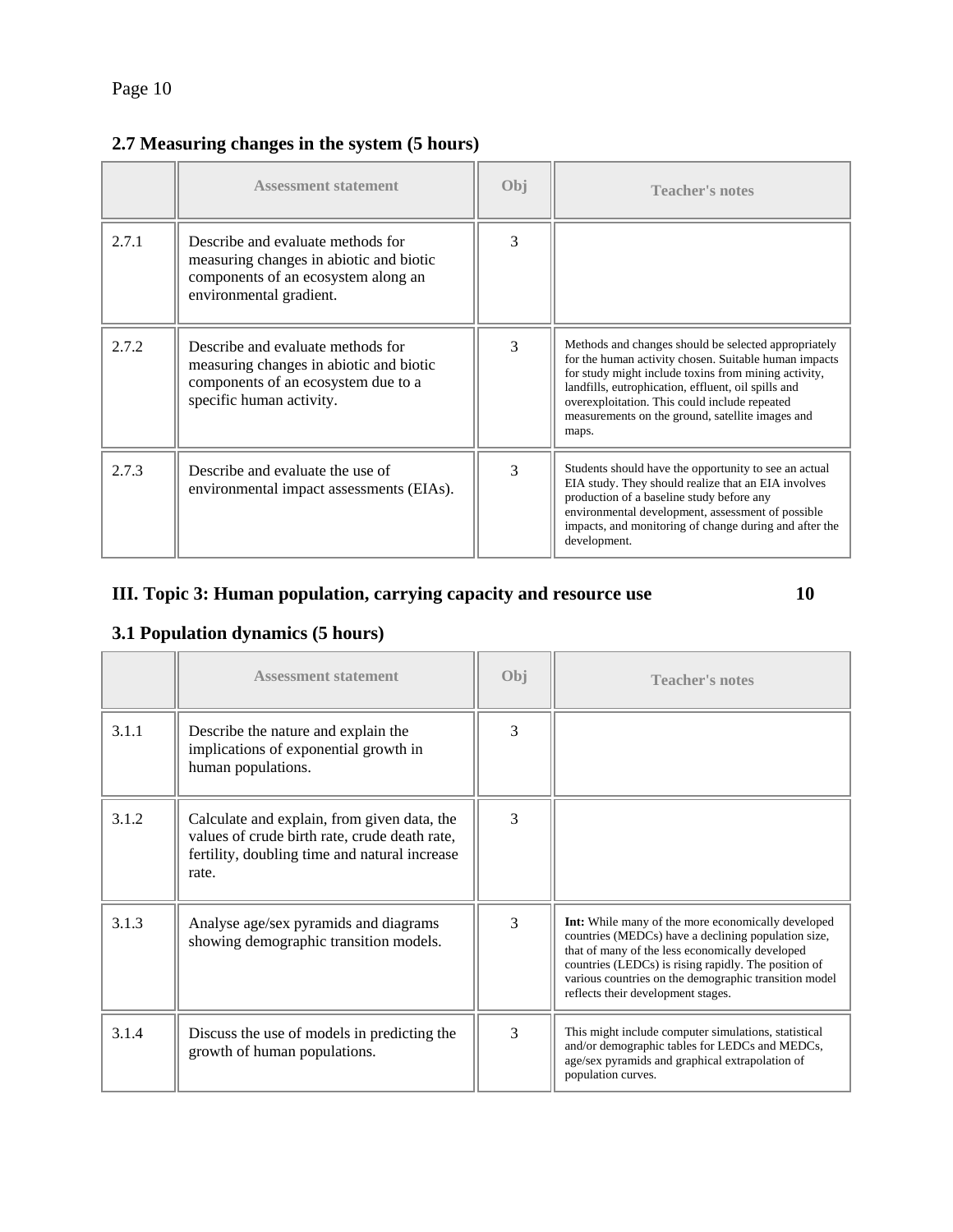**3.2 Resources—natural capital (8 hours)** 

|       | <b>Assessment statement</b>                                                     | Obj | <b>Teacher's notes</b>                                                                                                                                                                                                                                                                                                                                                                                                                                                                                                                                                                                                                                                                                                                                                                                                                                                                                                                                                                                                                                                     |
|-------|---------------------------------------------------------------------------------|-----|----------------------------------------------------------------------------------------------------------------------------------------------------------------------------------------------------------------------------------------------------------------------------------------------------------------------------------------------------------------------------------------------------------------------------------------------------------------------------------------------------------------------------------------------------------------------------------------------------------------------------------------------------------------------------------------------------------------------------------------------------------------------------------------------------------------------------------------------------------------------------------------------------------------------------------------------------------------------------------------------------------------------------------------------------------------------------|
| 3.2.1 | Explain the concept of resources in terms of<br>natural income.                 | 3   | Ecologically minded economists describe resources as<br>"natural capital". If properly managed, renewable and<br>replenishable resources are forms of wealth that can<br>produce "natural income" indefinitely in the form of<br>valuable goods and services.<br>This income may consist of marketable commodities<br>such as timber and grain (goods) or may be in the form<br>of ecological services such as the flood and erosion<br>protection provided by forests (services). Similarly,<br>non-renewable resources can be considered in parallel<br>to those forms of economic capital that cannot<br>generate wealth without liquidation of the estate.                                                                                                                                                                                                                                                                                                                                                                                                             |
| 3.2.2 | Define the terms renewable, replenishable<br>and non-renewable natural capital. | 1   | There are three broad classes of natural capital.<br>Renewable natural capital, such as living species<br>and ecosystems, is self-producing and self-<br>maintaining and uses solar energy and<br>photosynthesis. This natural capital can yield<br>marketable goods such as wood fibre, but may<br>also provide unaccounted essential services when<br>left in place, for example, climate regulation.<br>Replenishable natural capital, such as<br>٠<br>groundwater and the ozone layer, is non-living but<br>is also often dependent on the solar "engine" for<br>renewal.<br>Non-renewable (except on a geological timescale)<br>٠<br>forms of natural capital, such as fossil fuel and<br>minerals, are analogous to inventories: any use<br>implies liquidating part of the stock.                                                                                                                                                                                                                                                                                   |
| 3.2.3 | Explain the dynamic nature of the concept<br>of a resource.                     | 3   | Consider how cultural, economic, technological and<br>other factors influence the status of a resource over<br>time and space. For example, uranium, due to the<br>development of nuclear technology, has only recently<br>become a valuable resource.                                                                                                                                                                                                                                                                                                                                                                                                                                                                                                                                                                                                                                                                                                                                                                                                                     |
| 3.2.4 | Discuss the view that the environment can<br>have its own intrinsic value.      | 3   | Organisms or ecosystems that are valued on aesthetic<br>or intrinsic grounds may not provide commodities<br>identifiable as either goods or services, and so remain<br>unpriced or undervalued from an economic viewpoint.<br>Organisms or ecosystems regarded as having intrinsic<br>value, for instance from an ethical, spiritual or<br>philosophical perspective, are valued regardless of<br>their potential use to humans. Therefore, diverse<br>perspectives may underlie the evaluation of natural<br>capital.<br>Attempts are being made to acknowledge diverse<br>valuations of nature (for example, biodiversity, rate of<br>depletion of natural resources) so that they may be<br>weighed more rigorously against more common<br>economic values (for example, gross national product<br>(GNP)). However, some argue that these valuations<br>are impossible to quantify and price realistically. Not<br>surprisingly, much of the sustainability debate centres<br>on the problem of how to weigh conflicting values in<br>our treatment of natural capital. |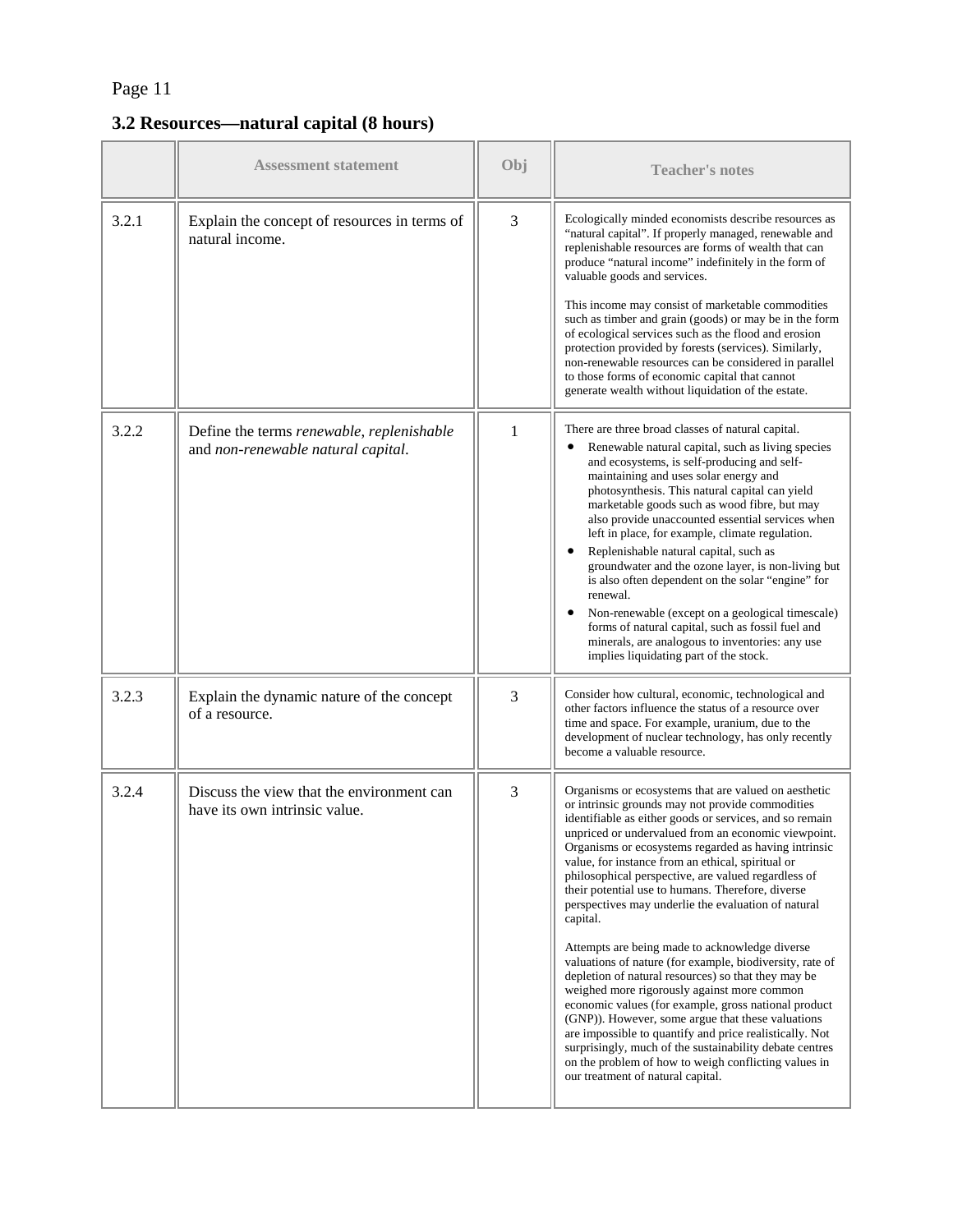|       |                                                                                          |   | <b>TOK:</b> How can we quantify values such as aesthetic<br>value, which are inherently qualitative?                                                                                                                                                                                                                                                                                                                                                                                                                                                                                                                                                                                                                                                                                                                                                                                                                                                                                                                                                       |
|-------|------------------------------------------------------------------------------------------|---|------------------------------------------------------------------------------------------------------------------------------------------------------------------------------------------------------------------------------------------------------------------------------------------------------------------------------------------------------------------------------------------------------------------------------------------------------------------------------------------------------------------------------------------------------------------------------------------------------------------------------------------------------------------------------------------------------------------------------------------------------------------------------------------------------------------------------------------------------------------------------------------------------------------------------------------------------------------------------------------------------------------------------------------------------------|
| 3.2.5 | Explain the concept of sustainability in<br>terms of natural capital and natural income. | 3 | The term "sustainability" has been given a precise<br>meaning in this syllabus. Students should understand<br>that any society that supports itself in part by depleting<br>essential forms of natural capital is unsustainable. If<br>human well-being is dependent on the goods and<br>services provided by certain forms of natural capital,<br>then long-term harvest (or pollution) rates should not<br>exceed rates of capital renewal. Sustainability means<br>living, within the means of nature, on the "interest" or<br>sustainable income generated by natural capital.                                                                                                                                                                                                                                                                                                                                                                                                                                                                         |
| 3.2.6 | Discuss the concept of sustainable<br>development.                                       | 3 | The term "sustainable development" was first used in<br>1987 in Our Common Future (The Brundtland Report)<br>and was defined as "development that meets current<br>needs without compromising the ability of future<br>generations to meet their own needs." The value of this<br>approach is a matter of considerable debate and there<br>is now no single definition for sustainable<br>development. For example, some economists may<br>view sustainable development as a stable annual return<br>on investment regardless of the environmental impact,<br>whereas some environmentalists may view it as a<br>stable return without environmental degradation.<br>Consider the development of changing attitudes to<br>sustainability and economic growth, since the Rio<br>Earth Summit (1992) leading to Agenda 21.<br>Int: International summits on sustainable development<br>have highlighted the issues involved in economic<br>development across the globe, yet the viewpoints of<br>environmentalists and economists may be very<br>different. |
| 3.2.7 | Calculate and explain sustainable yield<br>from given data.                              | 3 | Sustainable yield (SY) may be calculated as the rate of<br>increase in natural capital, that is, that which can be<br>exploited without depleting the original stock or its<br>potential for replenishment. For example, the annual<br>sustainable yield for a given crop may be estimated<br>simply as the annual gain in biomass or energy<br>through growth and recruitment. See figures 1 and 2.                                                                                                                                                                                                                                                                                                                                                                                                                                                                                                                                                                                                                                                       |

# **Figure 1**

$$
SY = \left(\begin{array}{cc}\text{total biomass}\\\text{energy}\end{array}\right) \text{attime } t+1\begin{array}{cc}\text{total biomass}\\\text{energy}\end{array}\right) \text{attime } t
$$

**Figure 2** 

 $SY =$  (annual growth and recruitment) – (annual death and emigration)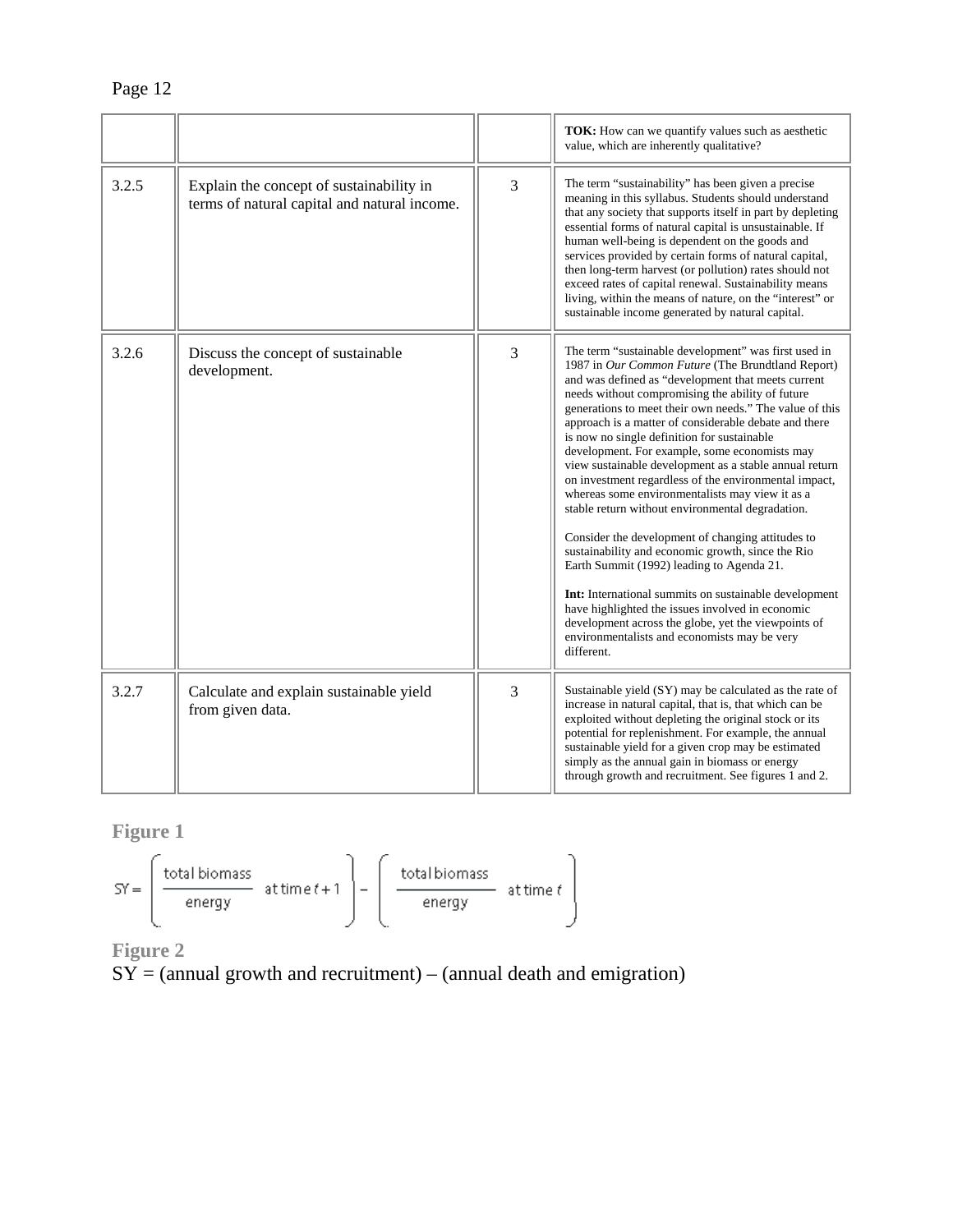# **3.3 Energy resources (4 hours)**

|       | <b>Assessment statement</b>                                                                        | Obj | <b>Teacher's notes</b>                                                                         |
|-------|----------------------------------------------------------------------------------------------------|-----|------------------------------------------------------------------------------------------------|
| 3.3.1 | Outline the range of energy resources<br>available to society.                                     |     |                                                                                                |
| 3.3.2 | Evaluate the advantages and disadvantages<br>of two contrasting energy sources.                    | 3   | Consider one non-renewable (fossil fuels or nuclear)<br>and one renewable energy source.       |
| 3.3.3 | Discuss the factors that affect the choice of<br>energy sources adopted by different<br>societies. | 3   | This may include availability, economic, cultural,<br>environmental and technological factors. |

## **3.4 The soil system (4 hours)**

|       | <b>Assessment statement</b>                                                                                                              | Obi            | <b>Teacher's notes</b>                                                                                                                                                                                                                                                                                                                                                                                                                                                                                                                                                                                                                                                  |
|-------|------------------------------------------------------------------------------------------------------------------------------------------|----------------|-------------------------------------------------------------------------------------------------------------------------------------------------------------------------------------------------------------------------------------------------------------------------------------------------------------------------------------------------------------------------------------------------------------------------------------------------------------------------------------------------------------------------------------------------------------------------------------------------------------------------------------------------------------------------|
| 3.4.1 | Outline how soil systems integrate aspects<br>of living systems.                                                                         | $\overline{2}$ | Emphasize a systems approach. Students should draw<br>diagrams that show links between the soil, lithosphere,<br>atmosphere and living organisms. The soil as a living<br>system should be considered with reference to a<br>generalized soil profile. Studies of specific soil<br>profiles, for example, podsol, are not required.<br>Transfers of material (including deposition) result in<br>reorganization of the soil. There are inputs of organic<br>and parent material, precipitation, infiltration and<br>energy. Outputs include leaching, uptake by plants and<br>mass movement. Transformations include<br>decomposition, weathering and nutrient cycling. |
| 3.4.2 | Compare and contrast the structure and<br>properties of sand, clay and loam soils,<br>including their effect on primary<br>productivity. | 3              | Consider mineral content, drainage, water-holding<br>capacity, air spaces, biota and potential to hold organic<br>matter, and link these to primary productivity.                                                                                                                                                                                                                                                                                                                                                                                                                                                                                                       |
| 3.4.3 | Outline the processes and consequences of<br>soil degradation.                                                                           | $\overline{2}$ | Human activities such as overgrazing, deforestation,<br>unsustainable agriculture and irrigation cause<br>processes of degradation. These include soil erosion,<br>toxification and salinization. Desertification<br>(enlargement of deserts through human activities) can<br>be associated with this degradation.                                                                                                                                                                                                                                                                                                                                                      |
| 3.4.4 | Outline soil conservation measures.                                                                                                      | $\mathfrak{D}$ | Consider:<br>soil conditioners (for example, use of lime and<br>organic materials)<br>wind reduction techniques (wind breaks, shelter<br>$\bullet$<br>belts, strip cultivation)                                                                                                                                                                                                                                                                                                                                                                                                                                                                                         |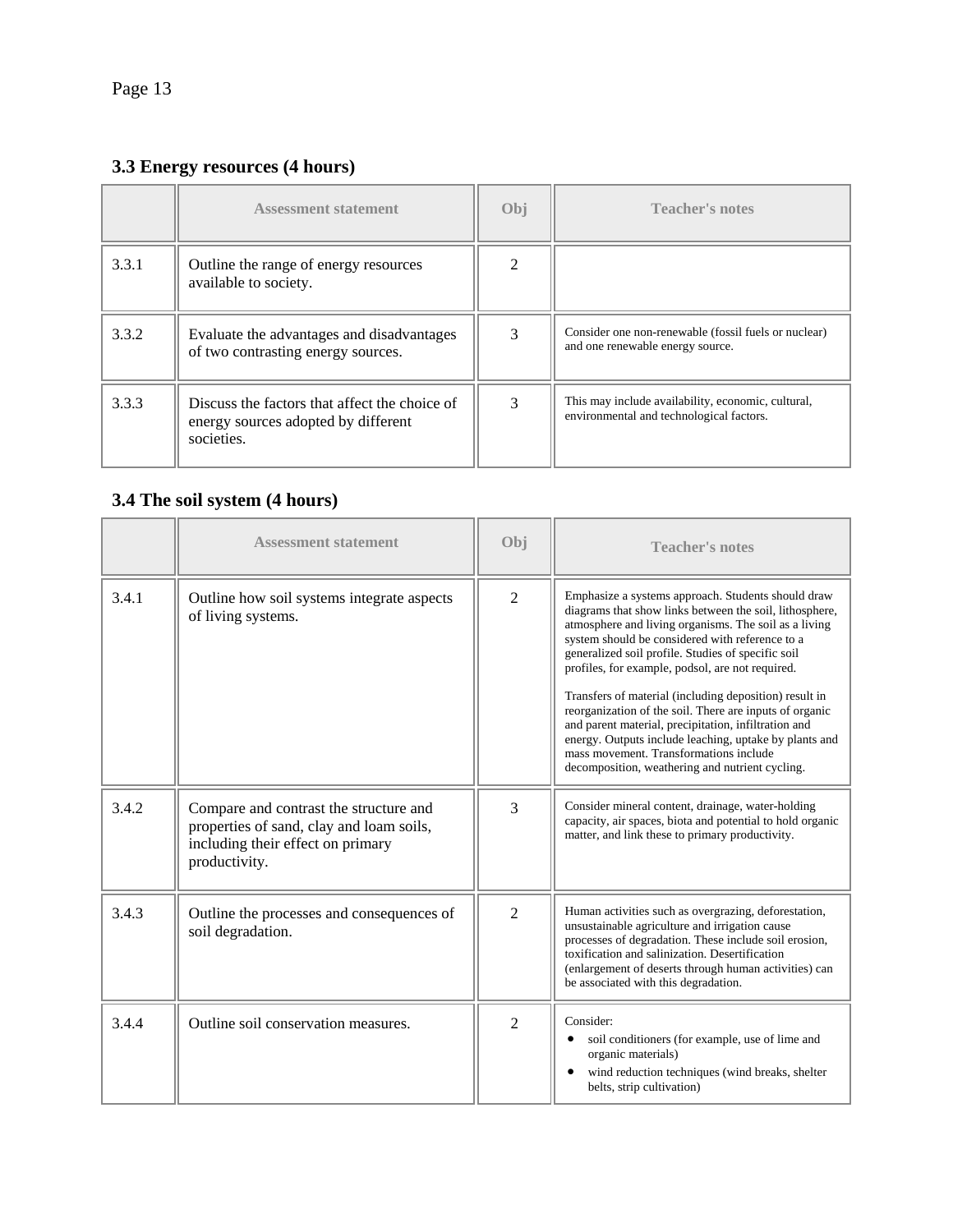|       |                                                                                                                           | cultivation techniques (terracing, contour<br>plowing)<br>efforts to stop plowing of marginal lands. |
|-------|---------------------------------------------------------------------------------------------------------------------------|------------------------------------------------------------------------------------------------------|
| 3.4.5 | Evaluate soil management strategies in a<br>named commercial farming system and in a<br>named subsistence farming system. |                                                                                                      |

## **3.5 Food resources (6 hours)**

|       | <b>Assessment statement</b>                                                                                                                                                                                             | Obj            | <b>Teacher's notes</b>                                                                                                                                                                                                                                                                                                                                                                                                                                                                                                                                                                                                                                                                                                                                                                                                                                                                                                                                                                                                                                                                                                                                                                                                                                                                                         |
|-------|-------------------------------------------------------------------------------------------------------------------------------------------------------------------------------------------------------------------------|----------------|----------------------------------------------------------------------------------------------------------------------------------------------------------------------------------------------------------------------------------------------------------------------------------------------------------------------------------------------------------------------------------------------------------------------------------------------------------------------------------------------------------------------------------------------------------------------------------------------------------------------------------------------------------------------------------------------------------------------------------------------------------------------------------------------------------------------------------------------------------------------------------------------------------------------------------------------------------------------------------------------------------------------------------------------------------------------------------------------------------------------------------------------------------------------------------------------------------------------------------------------------------------------------------------------------------------|
| 3.5.1 | Outline the issues involved in the<br>imbalance in global food supply.                                                                                                                                                  | $\overline{2}$ | Students should appreciate the differences in food<br>production and distribution around the world,<br>including the socio-political, economic and ecological<br>influences on these.                                                                                                                                                                                                                                                                                                                                                                                                                                                                                                                                                                                                                                                                                                                                                                                                                                                                                                                                                                                                                                                                                                                          |
| 3.5.2 | Compare and contrast the efficiency of<br>terrestrial and aquatic food production<br>systems.                                                                                                                           | 3              | Compare and contrast these in terms of their trophic<br>levels and efficiency of energy conversion. There is no<br>need to consider individual production systems in<br>detail. In terrestrial systems, most food is harvested<br>from relatively low trophic levels (producers and<br>herbivores). However, in aquatic systems, perhaps<br>largely due to human tastes, most food is harvested<br>from higher trophic levels where the total storages are<br>much smaller. Although energy conversions along the<br>food chain may be more efficient in aquatic systems,<br>the initial fixing of available solar energy by primary<br>producers tends to be less efficient due to the<br>absorption and reflection of light by water.                                                                                                                                                                                                                                                                                                                                                                                                                                                                                                                                                                        |
| 3.5.3 | Compare and contrast the inputs and<br>outputs of materials and energy (energy<br>efficiency), the system characteristics, and<br>evaluate the relative environmental impacts<br>for two named food production systems. | 3              | The systems selected should be both terrestrial or both<br>aquatic. In addition, the inputs and outputs of the two<br>systems should differ qualitatively and quantitatively<br>(not all systems will be different in all aspects). The<br>pair of examples could be North American cereal<br>farming and subsistence farming in some parts of<br>South-East Asia, intensive beef production in the<br>developed world and the Maasai tribal use of<br>livestock, or commercial salmon farming in<br>Norway/Scotland and rice-fish farming in Thailand.<br>Other local or global examples are equally valid.<br>Factors to be considered should include:<br>inputs—for example, fertilizers (artificial and<br>natural), irrigation water, pesticides, fossil fuels,<br>food distribution, human labour, seed, breeding<br>stock<br>$\bullet$<br>system characteristics—for example, selective<br>breeding, genetically engineered organisms,<br>monoculture versus polyculture, sustainability<br>socio-cultural-for example, for the Maasai, cattle<br>equals wealth and quantity is more important than<br>quality<br>environmental impact—for example, pollution,<br>habitat loss, reduction in biodiversity, soil erosion<br>outputs—for example, food quality and quantity,<br>pollutants, soil erosion. |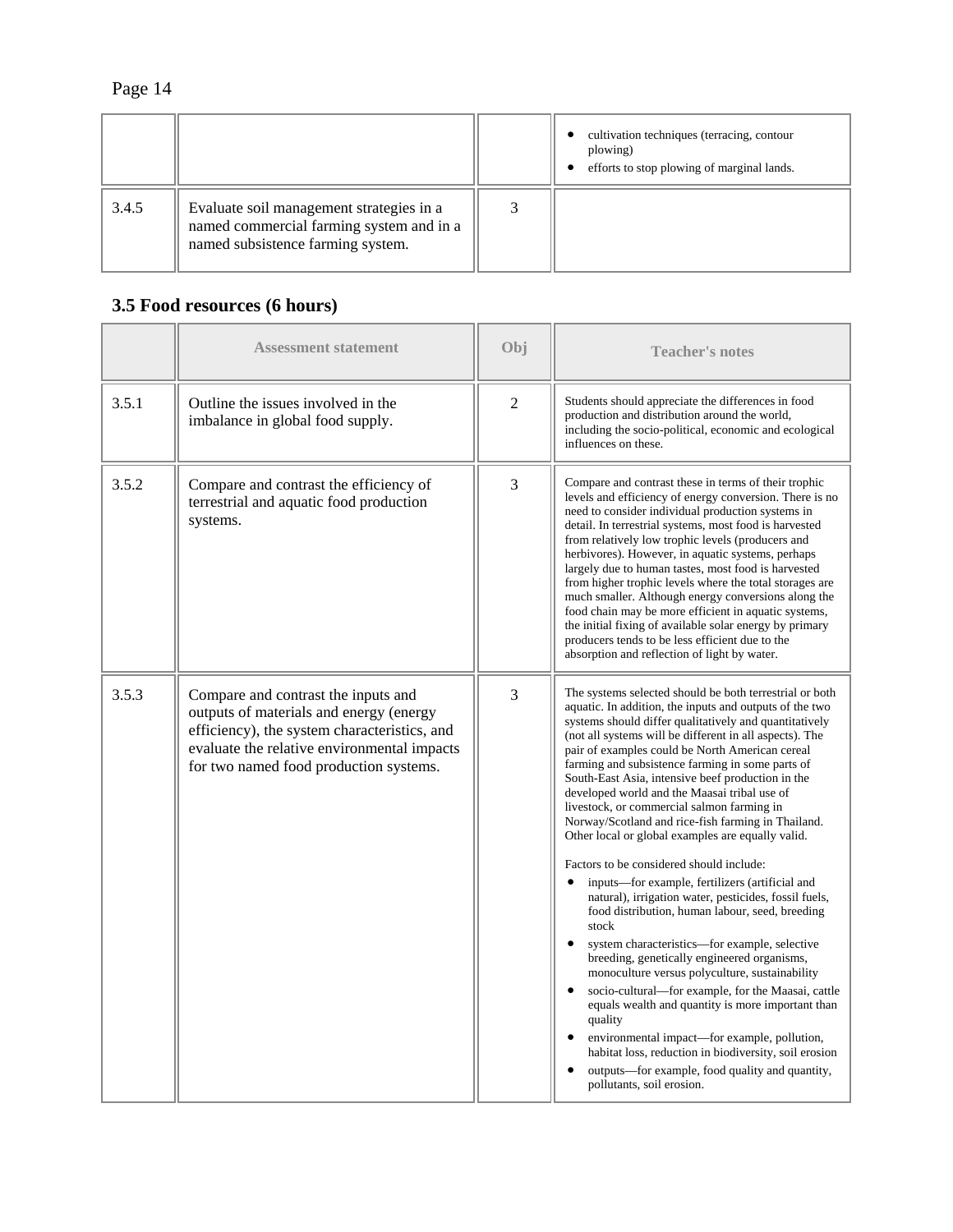| 3.5.4 | Discuss the links that exist between social<br>systems and food production systems. | 3 | This could be illustrated through the use of examples,<br>such as:<br>the way in which the low population densities and<br>belief systems of shifting cultivators links with the<br>ecosystem of "slash and burn" agriculture<br>the relationship between high population<br>densities, culture, soil fertility and the wet-rice<br>ecosystem of South-East Asia<br>the link between the political economy of modern<br>urban society, corporate capitalism and agro-<br>ecosystems. |
|-------|-------------------------------------------------------------------------------------|---|--------------------------------------------------------------------------------------------------------------------------------------------------------------------------------------------------------------------------------------------------------------------------------------------------------------------------------------------------------------------------------------------------------------------------------------------------------------------------------------|
|       |                                                                                     |   |                                                                                                                                                                                                                                                                                                                                                                                                                                                                                      |

# **3.6 Water resources (3 hours)**

|       | <b>Assessment statement</b>                                                                                 | Obj                         | <b>Teacher's notes</b>                                                                                                                                                                                                                                                                                                                                                                                                                                                                                                                                                                                                                                                          |
|-------|-------------------------------------------------------------------------------------------------------------|-----------------------------|---------------------------------------------------------------------------------------------------------------------------------------------------------------------------------------------------------------------------------------------------------------------------------------------------------------------------------------------------------------------------------------------------------------------------------------------------------------------------------------------------------------------------------------------------------------------------------------------------------------------------------------------------------------------------------|
| 3.6.1 | Describe the Earth's water budget.                                                                          | $\mathcal{D}_{\mathcal{L}}$ | Only a small fraction (2.6% by volume) of the Earth's<br>water supply is fresh water. Of this, over 80% is in the<br>form of ice caps and glaciers, 0.6% is groundwater and<br>the rest is made up of lakes, soil water, atmospheric<br>water vapour, rivers and biota in decreasing order of<br>storage size. Precise figures are not required.                                                                                                                                                                                                                                                                                                                                |
| 3.6.2 | Describe and evaluate the sustainability of<br>freshwater resource usage with reference to<br>a case study. | 3                           | Irrigation, industrialization and population increase all<br>make demands on the supplies of fresh water. Global<br>warming may disrupt rainfall patterns and water<br>supplies. The hydrological cycle supplies humans with<br>fresh water but we are withdrawing water from<br>underground aquifers and degrading it with wastes at a<br>greater rate than it can be replenished. Consider the<br>increased demand for fresh water, inequity of usage<br>and political consequences, methods of reducing use<br>and increasing supplies. A case study must be explored<br>that covers some of these issues and demonstrates<br>either sustainable or unsustainable water use. |

# **3.7 Limits to growth (2.5 hours)**

|       | <b>Assessment statement</b>                                                                             | Obj | <b>Teacher's notes</b>                                                                                                                                                                                                                                                                                                                                                                                                                                                                                                                                                                                                                                                                                                                                                                                                                                                                                                          |
|-------|---------------------------------------------------------------------------------------------------------|-----|---------------------------------------------------------------------------------------------------------------------------------------------------------------------------------------------------------------------------------------------------------------------------------------------------------------------------------------------------------------------------------------------------------------------------------------------------------------------------------------------------------------------------------------------------------------------------------------------------------------------------------------------------------------------------------------------------------------------------------------------------------------------------------------------------------------------------------------------------------------------------------------------------------------------------------|
| 3.7.1 | Explain the difficulties in applying the<br>concept of carrying capacity to local human<br>populations. | 3   | By examining carefully the requirements of a given<br>species and the resources available, it might be<br>possible to estimate the carrying capacity of that<br>environment for the species. This is problematic in the<br>case of human populations for a number of reasons.<br>The range of resources used by humans is usually<br>much greater than for any other species. Furthermore,<br>when one resource becomes limiting, humans show<br>great ingenuity in substituting one resource for<br>another. Resource requirements vary according to<br>lifestyles, which differ from time to time and from<br>population to population. Technological developments<br>give rise to continual changes in the resources required<br>and available for consumption.<br>Human populations also regularly import resources<br>from outside their immediate environment, which<br>enables them to grow beyond the boundaries set by |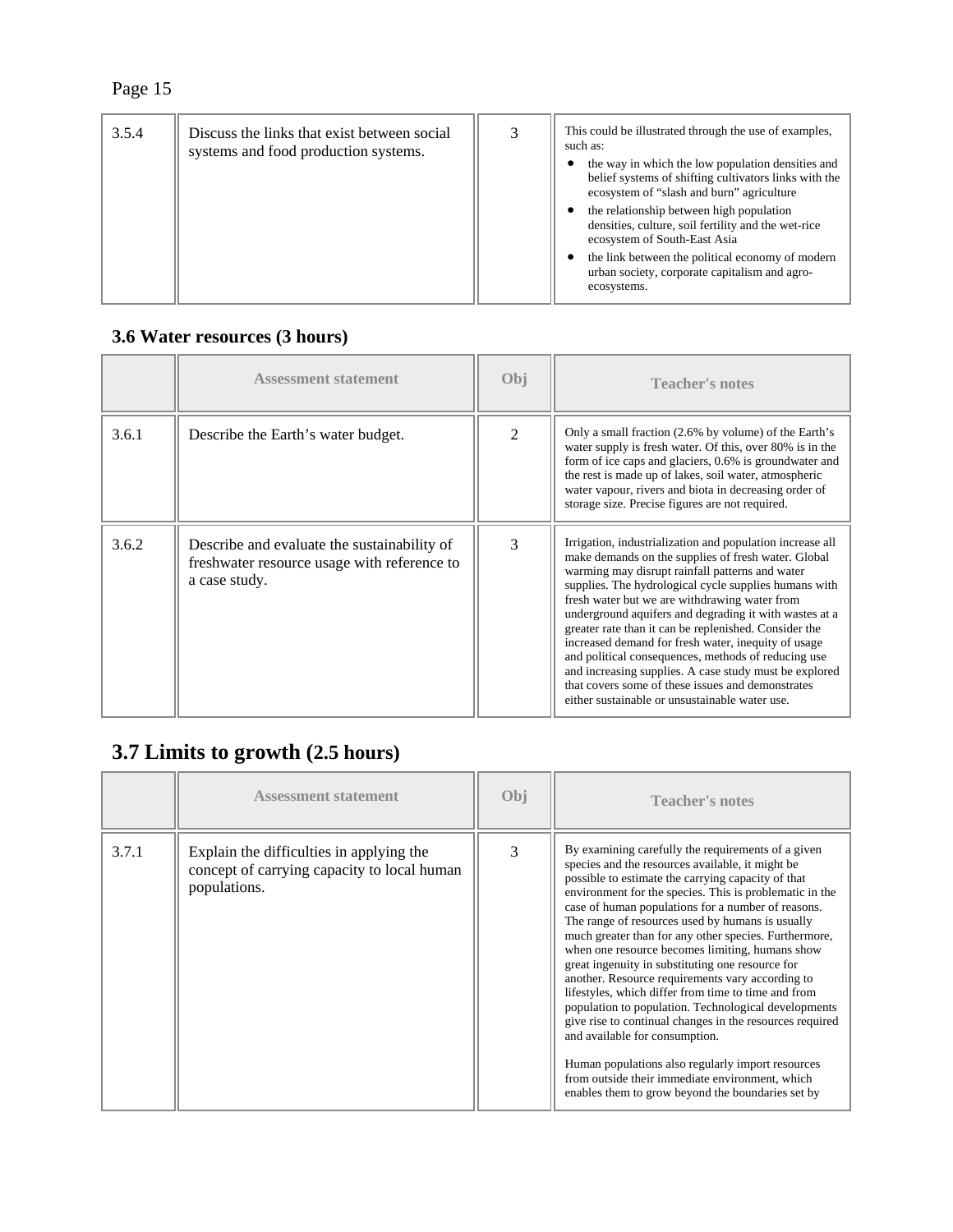| σ€<br>и. |  |
|----------|--|
|          |  |

|       |                                                                                                                           | their local resources and increases their carrying<br>capacity. While importing resources in this way<br>increases the carrying capacity for the local<br>population, it has no influence on global carrying<br>capacity. All these variables make it practically<br>impossible to make reliable estimates of carrying<br>capacities for human populations. |
|-------|---------------------------------------------------------------------------------------------------------------------------|-------------------------------------------------------------------------------------------------------------------------------------------------------------------------------------------------------------------------------------------------------------------------------------------------------------------------------------------------------------|
| 3.7.2 | Explain how absolute reductions in energy<br>and material use, reuse and recycling can<br>affect human carrying capacity. | Human carrying capacity is determined by the rate of<br>energy and material consumption, the level of<br>pollution and the extent of human interference in<br>global life-support systems. While reuse and recycling<br>reduce these impacts, they can also increase human<br>carrying capacity.                                                            |

## **3.8 Environmental demands of human populations (6.5 hours)**

|       | <b>Assessment statement</b>                                                                                                                    | Obj                         | <b>Teacher's notes</b>                                                                                                                                                                                                                                                                                                                                                                                                                                                                                                                                                                                                                                                                                         |
|-------|------------------------------------------------------------------------------------------------------------------------------------------------|-----------------------------|----------------------------------------------------------------------------------------------------------------------------------------------------------------------------------------------------------------------------------------------------------------------------------------------------------------------------------------------------------------------------------------------------------------------------------------------------------------------------------------------------------------------------------------------------------------------------------------------------------------------------------------------------------------------------------------------------------------|
| 3.8.1 | Explain the concept of an ecological<br>footprint as a model for assessing the<br>demands that human populations make on<br>their environment. | $\mathcal{E}$               | The ecological footprint of a population is the area of<br>land, in the same vicinity as the population, that would<br>be required to provide all the population's resources<br>and assimilate all its wastes. As a model, it is able to<br>provide a quantitative estimate of human carrying<br>capacity. It is, in fact, the inverse of carrying capacity.<br>It refers to the area required to sustainably support a<br>given population rather than the population that a<br>given area can sustainably support.                                                                                                                                                                                           |
| 3.8.2 | Calculate from appropriate data the<br>ecological footprint of a given population,<br>stating the approximations and assumptions<br>involved.  | $\mathcal{D}_{\mathcal{L}}$ | Although the accurate calculation of an ecological<br>footprint might be very complex, an approximation<br>can be achieved through the steps outlined in figures 3<br>and $4$ .<br>The total land requirement (ecological footprint) can<br>then be calculated as the sum of these two per capital<br>requirements, multiplied by the total population.<br>This calculation clearly ignores the land or water<br>required to provide any aquatic and atmospheric<br>resources, assimilate wastes other than carbon<br>$divxide (CO2)$ , produce the energy and material<br>subsidies imported to the arable land for increasing<br>yields, replace loss of productive land through<br>urbanization, and so on. |

**Figure 3** 

|                 | per capita land requirement                                   | per capita food consumption (kq yr <sup>1</sup> )                                                       |  |  |
|-----------------|---------------------------------------------------------------|---------------------------------------------------------------------------------------------------------|--|--|
|                 | for food production (ha)                                      | mean food production per hectare<br>of local arable land (kg ha-1yr1)                                   |  |  |
| <b>Figure 4</b> |                                                               |                                                                                                         |  |  |
|                 | per capita land requirement                                   | per capita CO, emission (kq Cyr <sup>1</sup> )                                                          |  |  |
|                 | for absorbing waste CO <sub>2</sub><br>from fossil fuels (ha) | net carbon fixation per hectare<br>of local natural vegetation (kg C ha <sup>-1</sup> yr <sup>1</sup> ) |  |  |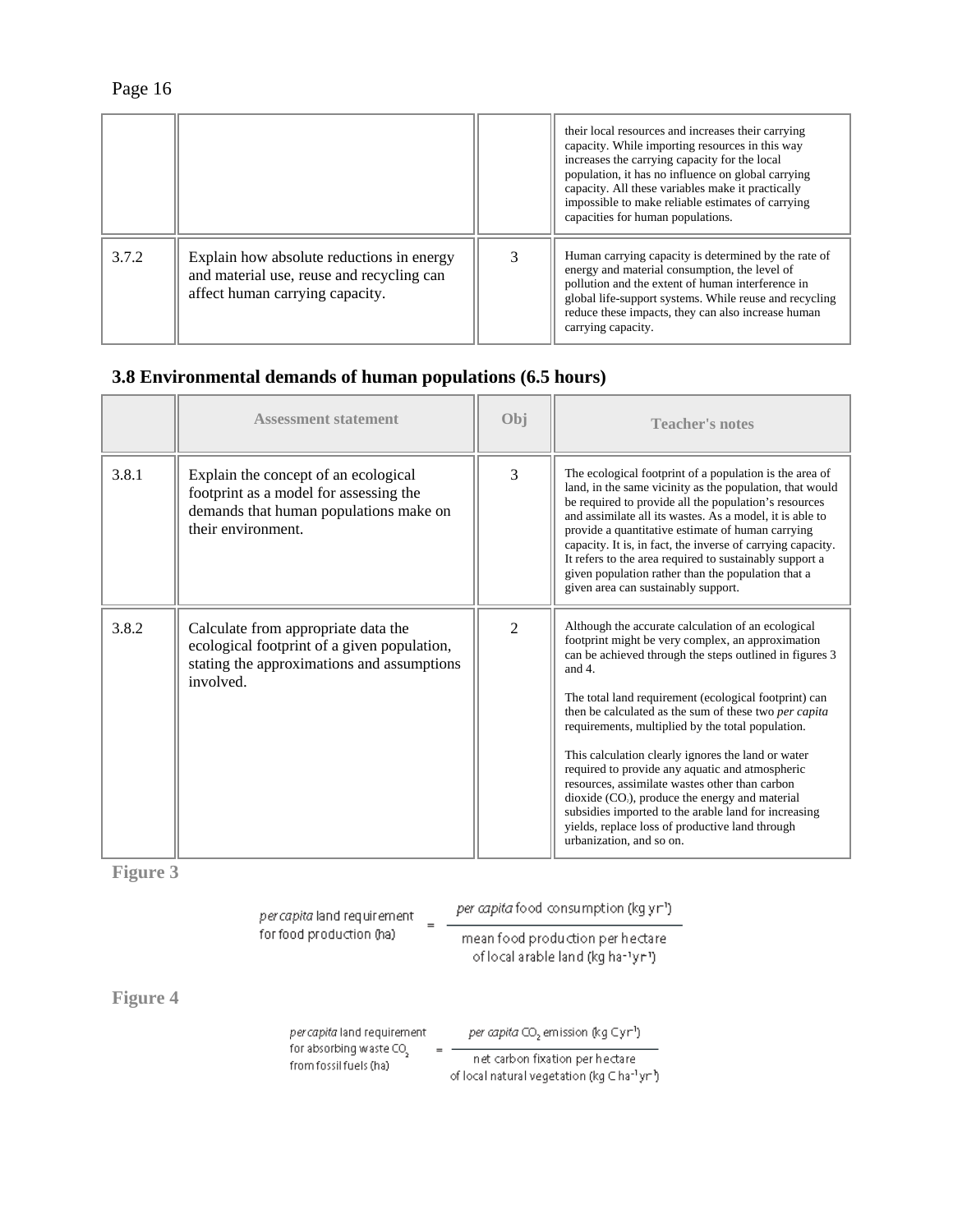| г<br>U<br>7۱۰<br>۰<br>г |  |
|-------------------------|--|
|-------------------------|--|

|       | <b>Assessment statement</b>                                                                                                                                                                         | Obj | <b>Teacher's notes</b>                                                                                                                                                                                                                                                                                                                                                                                                                                                                                                                                                                                                                                                                                                                                                                                                                                                                                                                                                                                                                                                                     |
|-------|-----------------------------------------------------------------------------------------------------------------------------------------------------------------------------------------------------|-----|--------------------------------------------------------------------------------------------------------------------------------------------------------------------------------------------------------------------------------------------------------------------------------------------------------------------------------------------------------------------------------------------------------------------------------------------------------------------------------------------------------------------------------------------------------------------------------------------------------------------------------------------------------------------------------------------------------------------------------------------------------------------------------------------------------------------------------------------------------------------------------------------------------------------------------------------------------------------------------------------------------------------------------------------------------------------------------------------|
| 3.8.3 | Describe and explain the differences<br>between the ecological footprints of two<br>human populations, one from an LEDC<br>and one from an MEDC.                                                    | 3   | Data for food consumption are often given in grain<br>equivalents, so that a population with a meat-rich<br>diet would tend to consume a higher grain<br>equivalent than a population that feeds directly on<br>grain.<br>Students should be aware that in MEDCs, about<br>twice as much energy in the diet is provided by<br>animal products than in LEDCs. Grain production<br>will be higher with intensive farming strategies.<br>Populations more dependent on fossil fuels will<br>have higher CO <sub>2</sub> emissions. Fixation of CO <sub>2</sub> is<br>clearly dependent on climatic region and vegetation<br>type. These and other factors will often explain the<br>differences in the ecological footprints of<br>populations in LEDCs and MEDCs.                                                                                                                                                                                                                                                                                                                            |
| 3.8.4 | Discuss how national and international<br>development policies and cultural<br>influences can affect human population<br>dynamics and growth.                                                       | 3   | Many policy factors influence human population<br>growth. Domestic and international development<br>policies (which target the death rate through<br>agricultural development, improved public health<br>and sanitation, and better service infrastructure) may<br>stimulate rapid population growth by lowering<br>mortality without significantly affecting fertility.<br>Some analysts believe that birth rates will come<br>down by themselves as economic welfare improves<br>and that the population problem is therefore better<br>solved through policies to stimulate economic<br>growth.<br>Education about birth control encourages family<br>planning.<br>Parents may be dependent on their children for<br>support in their later years and this may create an<br>incentive to have many children.<br>Urbanization may also be a factor in reducing crude<br>birth rates.<br>Policies directed towards the education of women,<br>enabling women to have greater personal and<br>economic independence, may be the most effective<br>method for reducing population pressure. |
| 3.8.5 | Describe and explain the relationship<br>between population, resource<br>consumption and technological<br>development, and their influence on<br>carrying capacity and material economic<br>growth. | 3   | Because technology plays such a large role in<br>human life, many economists argue that human<br>carrying capacity can be expanded continuously<br>through technological innovation. For example, if<br>we learn to use energy and material twice as<br>efficiently, we can double the population or the use<br>of energy without necessarily increasing the impact<br>(load) imposed on the environment. However, to<br>compensate for foreseeable population growth and<br>the economic growth that is deemed necessary,<br>especially in developing countries, it is suggested<br>that efficiency would have to be raised by a factor<br>of 4 to 10 to remain within global carrying capacity.                                                                                                                                                                                                                                                                                                                                                                                          |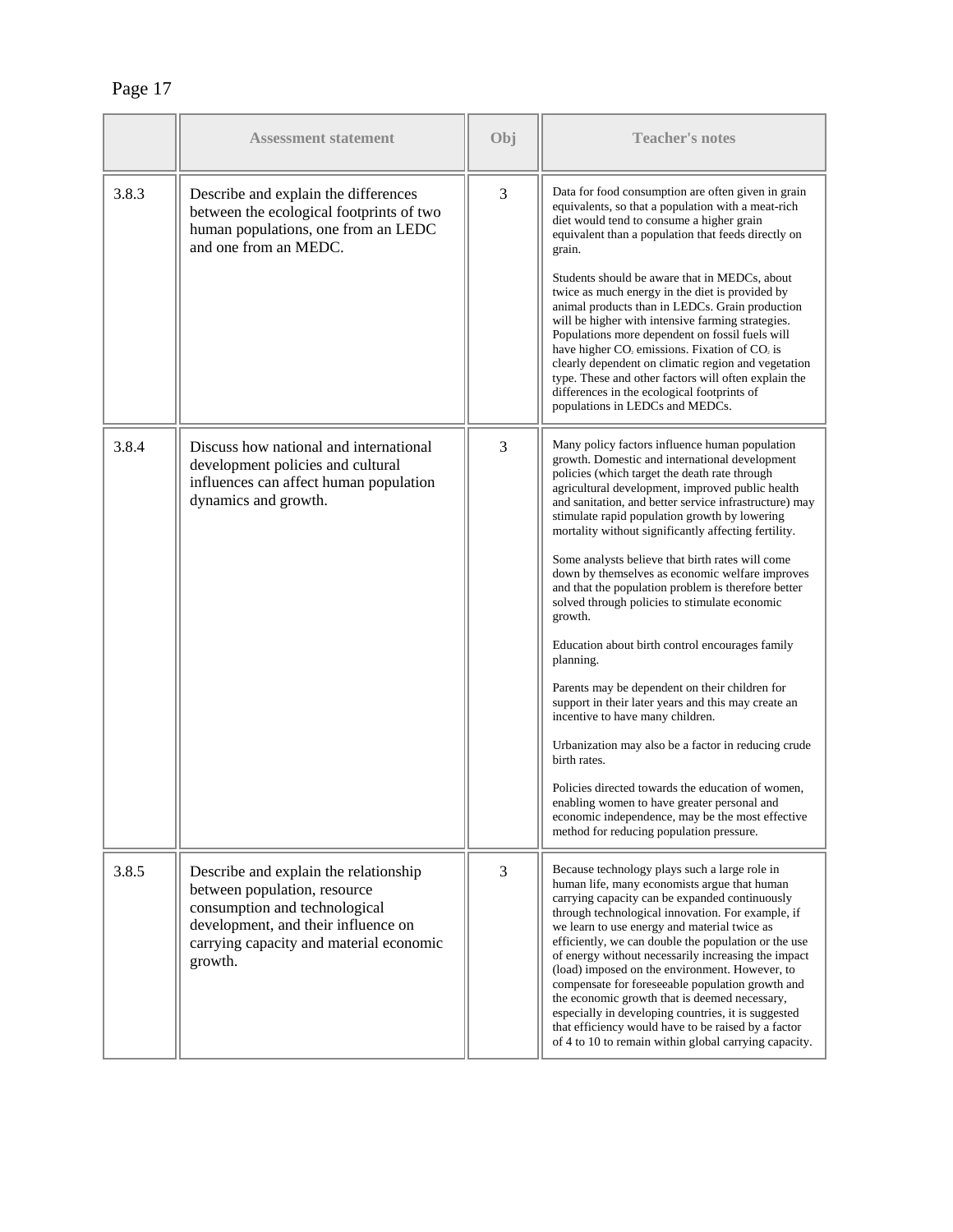# **SECOND SEMESTER**

### **IV:Topic 4: Conservation and biodiversity 6**

### **4.1 Biodiversity in ecosystems (3 hours)**

|       | <b>Assessment statement</b>                                                                                                       | Obi            | <b>Teacher's notes</b>                                                                                                                                                                                                                                                                                                                                                                                                                                                                                                                                                                                         |
|-------|-----------------------------------------------------------------------------------------------------------------------------------|----------------|----------------------------------------------------------------------------------------------------------------------------------------------------------------------------------------------------------------------------------------------------------------------------------------------------------------------------------------------------------------------------------------------------------------------------------------------------------------------------------------------------------------------------------------------------------------------------------------------------------------|
| 4.1.1 | Define the terms biodiversity, genetic<br>diversity, species diversity and habitat<br>diversity.                                  | 1              |                                                                                                                                                                                                                                                                                                                                                                                                                                                                                                                                                                                                                |
| 4.1.2 | Outline the mechanism of natural selection<br>as a possible driving force for speciation.                                         | $\overline{2}$ | Speciation occurs as a result of the isolation<br>(geographical or reproductive) of populations. The<br>concept of fitness should be understood. The history of<br>the development of the modern theory of evolution is<br>not expected, nor is a detailed knowledge of genetics<br>(including allele frequency).                                                                                                                                                                                                                                                                                              |
| 4.1.3 | State that isolation can lead to different<br>species being produced that are unable to<br>interbreed to yield fertile offspring. | 1              | Isolation of populations, behavioural differences that<br>preclude reproduction and the inability to produce<br>fertile offspring (leading to speciation) should all be<br>examined, with examples.                                                                                                                                                                                                                                                                                                                                                                                                            |
| 4.1.4 | Explain how plate activity has influenced<br>evolution and biodiversity.                                                          | 3              | The consequences of plate tectonics on speciation<br>should be understood (that is, the separation of gene<br>pools, formation of physical barriers and land bridges)<br>together with the implications these consequences<br>have for evolution. The role of plate activity in<br>generating new and diverse habitats, thus promoting<br>biodiversity, should also be considered. Detailed<br>understanding of the mechanism of plate tectonics is<br>not required.                                                                                                                                           |
| 4.1.5 | Explain the relationships among ecosystem<br>stability, diversity, succession and habitat.                                        | 3              | Consider how:<br>$\bullet$<br>diversity changes through succession<br>greater habitat diversity leads to greater species<br>$\bullet$<br>and genetic diversity<br>a complex ecosystem, with its variety of nutrient<br>and energy pathways, provides stability<br>human activities modify succession, for example,<br>$\bullet$<br>logging, grazing, burning<br>human activities often simplify ecosystems,<br>rendering them unstable, for example, North<br>America wheat farming versus tall grass prairie<br>an ecosystem's capacity to survive change may<br>depend on diversity, resilience and inertia. |

### **4.2 Evaluating biodiversity and vulnerability (6 hours)**

|       | <b>Assessment statement</b>           | Obj | <b>Teacher's notes</b>                                           |
|-------|---------------------------------------|-----|------------------------------------------------------------------|
| 4.2.1 | Identify factors that lead to loss of | ∽   | These include:<br>natural hazard events (for example, volcanoes, |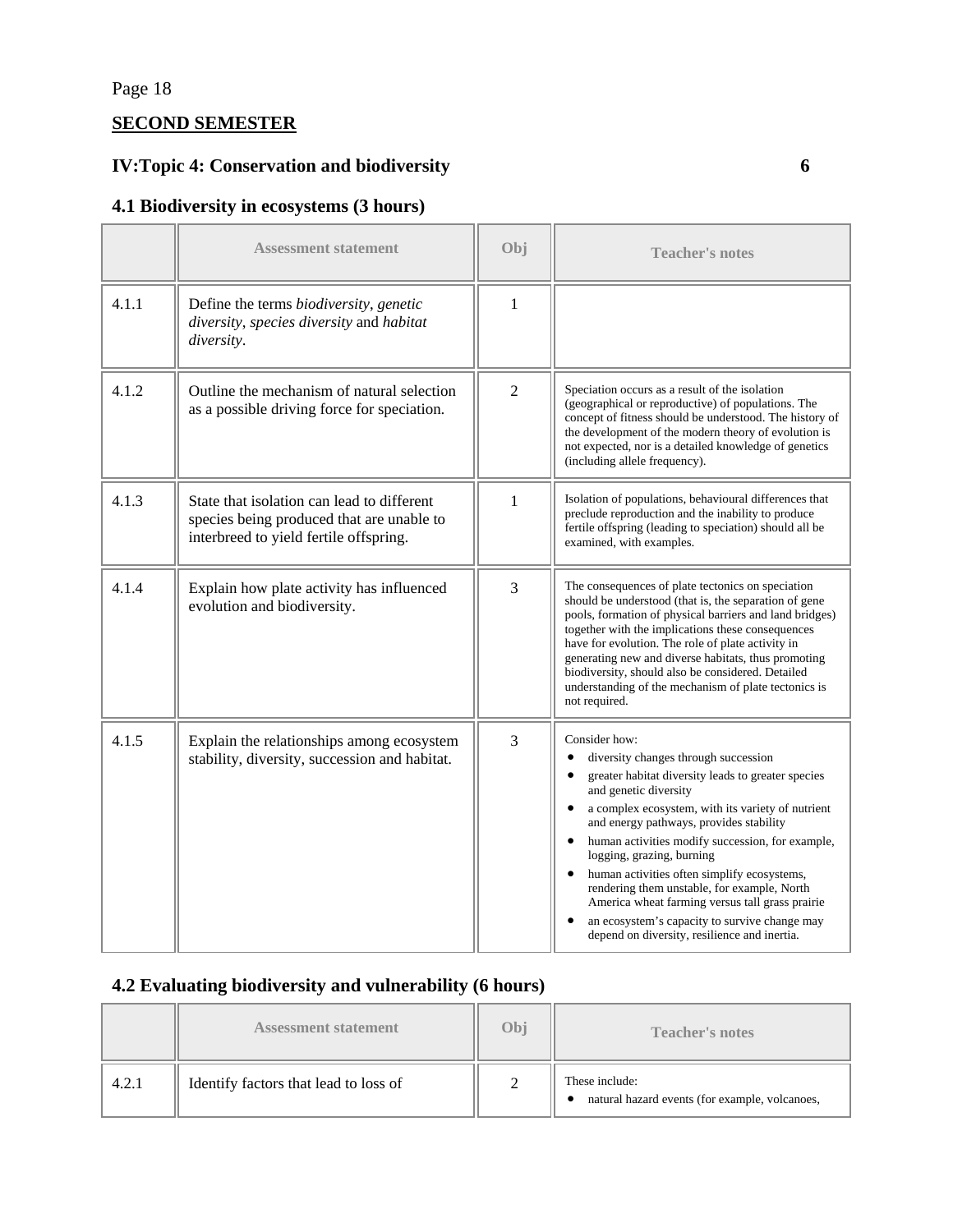|       | diversity.                                                                                                                                                                                                               |                | drought, ice age, meteor impact)<br>habitat degradation, fragmentation and loss<br>$\bullet$<br>agricultural practices (for example, monoculture,<br>$\bullet$<br>use of pesticides, use of genetically modified<br>species)<br>introduction and/or escape of non-native species<br>$\bullet$<br>pollution<br>hunting, collecting and harvesting.<br>$\bullet$<br><b>Int:</b> Rate of loss of biodiversity may vary from<br>country to country depending on the ecosystems<br>present, protection policies and monitoring,<br>environmental viewpoints and stage of economic<br>development.                                                                                             |
|-------|--------------------------------------------------------------------------------------------------------------------------------------------------------------------------------------------------------------------------|----------------|------------------------------------------------------------------------------------------------------------------------------------------------------------------------------------------------------------------------------------------------------------------------------------------------------------------------------------------------------------------------------------------------------------------------------------------------------------------------------------------------------------------------------------------------------------------------------------------------------------------------------------------------------------------------------------------|
| 4.2.2 | Discuss the perceived vulnerability of<br>tropical rainforests and their relative value<br>in contributing to global biodiversity.                                                                                       | 3              | Consider:<br>the vulnerability of other systems<br>$\bullet$<br>the regeneration rate of tropical rainforests<br>٠<br>total area and species diversity<br>$\bullet$<br>rainforest and "green politics".<br>$\bullet$                                                                                                                                                                                                                                                                                                                                                                                                                                                                     |
| 4.2.3 | Discuss current estimates of numbers of<br>species and past and present rates of species<br>extinction.                                                                                                                  | 3              | Examine the fossil record for evidence of mass<br>extinctions in the past, and compare and contrast the<br>possible causes of these to present-day extinctions.<br>The time frame of these periods of extinction should<br>be considered.                                                                                                                                                                                                                                                                                                                                                                                                                                                |
| 4.2.4 | Describe and explain the factors that may<br>make species more or less prone to<br>extinction.                                                                                                                           | 3              | The following factors (among others) will affect the<br>risk of extinction: numbers, degree of specialization,<br>distribution, reproductive potential and behaviour, and<br>trophic level.                                                                                                                                                                                                                                                                                                                                                                                                                                                                                              |
| 4.2.5 | Outline the factors used to determine a<br>species' Red List conservation status.                                                                                                                                        | $\overline{2}$ | Students should be aware of the factors used to<br>determine a species' conservation status, and that a<br>sliding scale operates. Students should appreciate that<br>a range of factors are used to determine conservation<br>status, such as:<br>$\bullet$<br>population size<br>$\bullet$<br>reduction in population size<br>numbers of mature individuals<br>geographic range and degree of fragmentation<br>quality of habitat<br>area of occupancy<br>probability of extinction.<br>$\bullet$<br>Definitions of the conservation status categories are<br>not required and the term "criteria" has been avoided<br>due to the complexity of the Red List classification<br>system. |
| 4.2.6 | Describe the case histories of three different<br>species: one that has become extinct,<br>another that is critically endangered, and a<br>third species whose conservation status has<br>been improved by intervention. | $\overline{2}$ | Students should know the ecological, socio-political<br>and economic pressures that caused or are causing the<br>chosen species' extinction. The species' ecological<br>roles and the possible consequences of their<br>disappearance should be understood.                                                                                                                                                                                                                                                                                                                                                                                                                              |

Page 19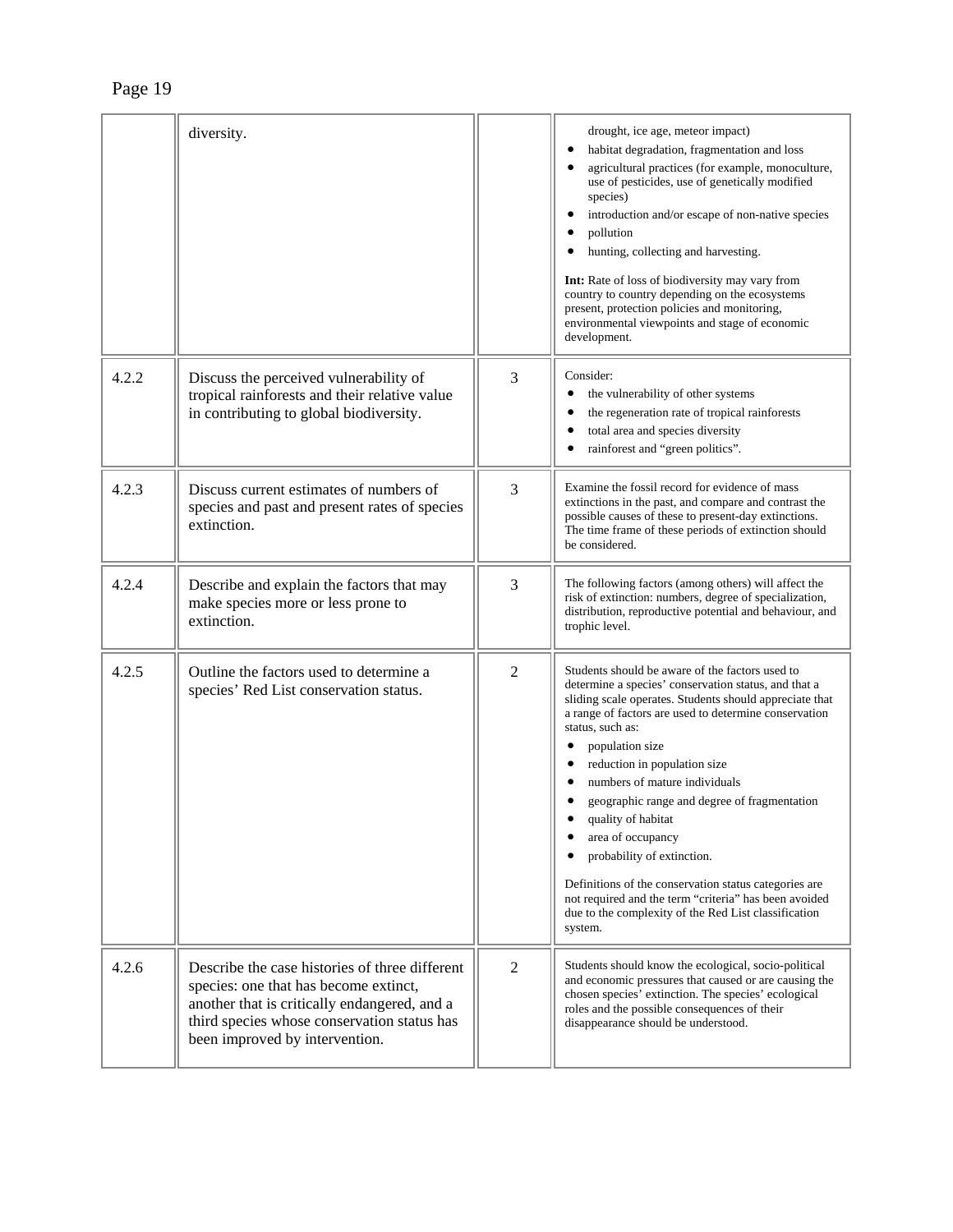| 4.2.7 | Describe the case history of a natural area<br>of biological significance that is threatened<br>by human activities. |  | Students should know the ecological, socio-political<br>and economic pressures that caused or are causing the<br>degradation of the chosen area, and the consequent<br>threat to biodiversity. |
|-------|----------------------------------------------------------------------------------------------------------------------|--|------------------------------------------------------------------------------------------------------------------------------------------------------------------------------------------------|
|-------|----------------------------------------------------------------------------------------------------------------------|--|------------------------------------------------------------------------------------------------------------------------------------------------------------------------------------------------|

### **4.3 Conservation of biodiversity (6 hours)**

|       | <b>Assessment statement</b>                                                                                                                                            | Obj | <b>Teacher's notes</b>                                                                                                                                                                                                                                                                                                                                                                                                                                                                                                |
|-------|------------------------------------------------------------------------------------------------------------------------------------------------------------------------|-----|-----------------------------------------------------------------------------------------------------------------------------------------------------------------------------------------------------------------------------------------------------------------------------------------------------------------------------------------------------------------------------------------------------------------------------------------------------------------------------------------------------------------------|
| 4.3.1 | State the arguments for preserving species<br>and habitats.                                                                                                            | 1   | Students should appreciate arguments based on ethical,<br>aesthetic, genetic resource and commercial (including<br>opportunity cost) considerations. They should also<br>appreciate life-support and ecosystem-support<br>functions.                                                                                                                                                                                                                                                                                  |
| 4.3.2 | Compare and contrast the role and activities<br>of intergovernmental and non-governmental<br>organizations in preserving and restoring<br>ecosystems and biodiversity. | 3   | <b>Consider the United Nations Environment</b><br>Programme (UNEP) as an intergovernmental<br>organization and the World Wide Fund for<br>Nature (WWF) and Greenpeace as non-governmental<br>organizations. Compare and contrast UNEP and WWF<br>in terms of use of the media, speed of response,<br>diplomatic constraints and political influence.<br>Consider also recent international conventions on<br>biodiversity (for example, conventions signed at the<br>Rio Earth Summit (1992) and subsequent updates). |
| 4.3.3 | State and explain the criteria used to design<br>protected areas.                                                                                                      | 3   | In effect, protected areas may become "islands" within<br>a country and will normally lose some of their<br>diversity. The principles of island biogeography might<br>be applied to the design of reserves. Appropriate<br>criteria should include size, shape, edge effects,<br>corridors and proximity.                                                                                                                                                                                                             |
| 4.3.4 | Evaluate the success of a named protected<br>area.                                                                                                                     | 3   | The granting of protected status to a species or<br>ecosystem is no guarantee of protection without<br>community support, adequate funding and proper<br>research. Consider a specific local example.                                                                                                                                                                                                                                                                                                                 |
| 4.3.5 | Discuss and evaluate the strengths and<br>weaknesses of the species-based approach<br>to conservation.                                                                 | 3   | Students should consider the relative strengths and<br>weaknesses of:<br>the Convention on International Trade in<br>$\bullet$<br><b>Endangered Species (CITES)</b><br>captive breeding and reintroduction programmes,<br>$\bullet$<br>and zoos<br>aesthetic versus ecological value.                                                                                                                                                                                                                                 |

### **V. Topic 5: Pollution management 6 6**

The purpose of this topic is to give a broad overview of pollution and its management with reference to examples from aquatic, terrestrial and atmospheric systems.

## **5.1 Nature of pollution (1 hour)**

| <b>Assessment statement</b> | Obi | <b>Teacher's notes</b> |
|-----------------------------|-----|------------------------|
|-----------------------------|-----|------------------------|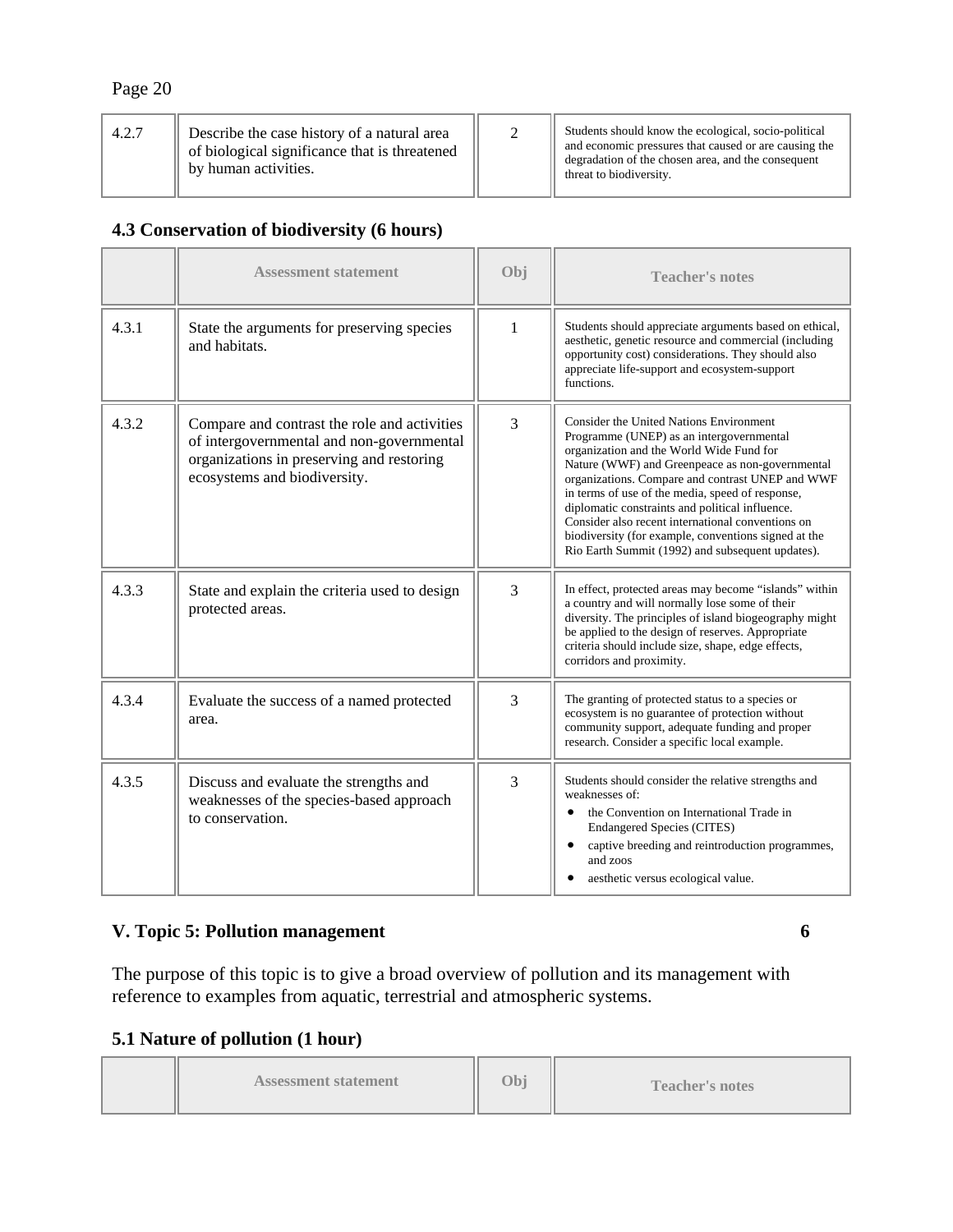| 5.1.1 | Define the term <i>pollution</i> .                                                                                                                    |                                                                                                                                                                                              |
|-------|-------------------------------------------------------------------------------------------------------------------------------------------------------|----------------------------------------------------------------------------------------------------------------------------------------------------------------------------------------------|
| 5.1.2 | Distinguish between the terms point source<br>pollution and non-point source pollution,<br>and outline the challenges they present for<br>management. | Point source pollution is generally more easily<br>managed because its impact is more localized, making<br>it easier to control emission, attribute responsibility<br>and take legal action. |
| 5.1.3 | State the major sources of pollutants.                                                                                                                | Sources of pollutants are combustion of fossil fuels,<br>domestic and industrial waste, manufacturing and<br>agricultural systems.                                                           |

## **5.2 Detection and monitoring of pollution ( 3 hours)**

|       | <b>Assessment statement</b>                                                                                                                              | Obj            | <b>Teacher's notes</b>                                                                                                                                                                                                                                         |
|-------|----------------------------------------------------------------------------------------------------------------------------------------------------------|----------------|----------------------------------------------------------------------------------------------------------------------------------------------------------------------------------------------------------------------------------------------------------------|
| 5.2.1 | Describe two direct methods of monitoring<br>pollution.                                                                                                  | $\mathfrak{D}$ | Students should describe one method for air and one<br>for soil or water.                                                                                                                                                                                      |
| 5.2.2 | Define the term <i>biochemical</i> oxygen<br><i>demand</i> (BOD) and explain how this<br>indirect method is used to assess pollution<br>levels in water. |                |                                                                                                                                                                                                                                                                |
| 5.2.3 | Describe and explain an indirect method of<br>measuring pollution levels using a biotic<br>index.                                                        | 3              | This will involve levels of tolerance, diversity and<br>abundance of organisms. The concept of indicator<br>species should be understood. A polluted and an<br>unpolluted site (for example, upstream and<br>downstream of a point source) should be compared. |

## **5.3 Approaches to pollution management (2 hours)**

|       | <b>Assessment statement</b>                                             | Obj            | <b>Teacher's notes</b>                                                                                                                                                                                                                                                                                                                                                                                                                                                                                                                                                                                                                                                                                                                                                                 |
|-------|-------------------------------------------------------------------------|----------------|----------------------------------------------------------------------------------------------------------------------------------------------------------------------------------------------------------------------------------------------------------------------------------------------------------------------------------------------------------------------------------------------------------------------------------------------------------------------------------------------------------------------------------------------------------------------------------------------------------------------------------------------------------------------------------------------------------------------------------------------------------------------------------------|
| 5.3.1 | Outline approaches to pollution<br>management with respect to figure 5. | $\mathfrak{D}$ | Pollutants are produced through human activities and<br>create long-term effects when released into<br>ecosystems. Strategies for reducing these impacts can<br>be directed at three different levels in the process:<br>altering the human activity, regulating and reducing<br>quantities of pollutant released at the point of<br>emission, and cleaning up the pollutant and restoring<br>ecosystems after pollution has occurred.<br>Using figure 5, students should be able to show the<br>value and limitations of each of the three different<br>levels of intervention. In addition, students should<br>appreciate the advantages of employing the earlier<br>strategies over the later ones and the importance of<br>collaboration in the effective management of pollution. |
| 5.3.2 | Discuss the human factors that affect the                               | 3              | Cultural values, political systems and economic<br>systems will influence the choice of pollution                                                                                                                                                                                                                                                                                                                                                                                                                                                                                                                                                                                                                                                                                      |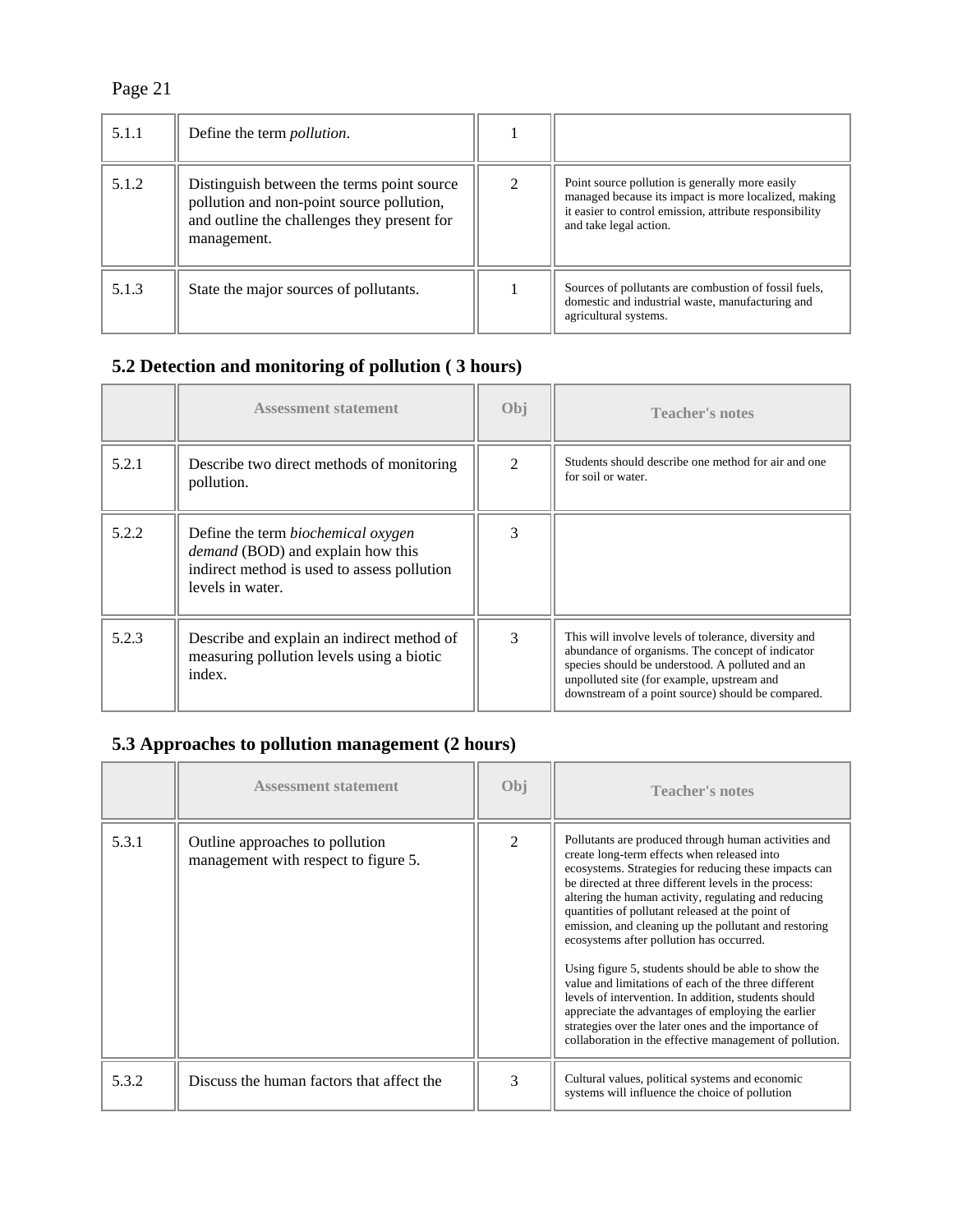|       | approaches to pollution management.                                                                                      | management strategies and their effective<br>implementation. Real examples should be considered. |
|-------|--------------------------------------------------------------------------------------------------------------------------|--------------------------------------------------------------------------------------------------|
| 5.3.3 | Evaluate the costs and benefits to society of<br>the World Health Organization's ban on the<br>use of the pesticide DDT. |                                                                                                  |

## **5.4 Eutrophication (3 hours)**

|       | <b>Assessment statement</b>                                                                 | Obj            | <b>Teacher's notes</b>                                                                                                                                                                                                                                                                                                                                                                                                                                                                                                                                                           |
|-------|---------------------------------------------------------------------------------------------|----------------|----------------------------------------------------------------------------------------------------------------------------------------------------------------------------------------------------------------------------------------------------------------------------------------------------------------------------------------------------------------------------------------------------------------------------------------------------------------------------------------------------------------------------------------------------------------------------------|
| 5.4.1 | Outline the processes of eutrophication.                                                    | $\mathfrak{D}$ | Include increase in nitrates and phosphates leading to<br>rapid growth of algae, accumulation of dead organic<br>matter, high rate of decomposition and lack of oxygen.<br>The role of positive feedback should be noted in these<br>processes.                                                                                                                                                                                                                                                                                                                                  |
| 5.4.2 | Evaluate the impacts of eutrophication.                                                     | 3              | Include death of aerobic organisms, increased<br>turbidity, loss of macrophytes, reduction in length of<br>food chains and loss of species diversity.                                                                                                                                                                                                                                                                                                                                                                                                                            |
| 5.4.3 | Describe and evaluate pollution<br>management strategies with respect to<br>eutrophication. | 3              | Students should apply the model in 5.3.1 in the<br>evaluation of the strategies. For example:<br>Altering the human activity producing pollution<br>can be exemplified by alternative methods of<br>enhancing crop growth, alternative detergents, and<br>so on.<br>Regulating and reducing pollutants at the point of<br>emission can be illustrated by sewage treatment<br>processes that remove nitrates and phosphates<br>from the waste.<br>Clean-up and restoration can be exemplified by<br>pumping mud from eutrophic lakes and<br>reintroducing plant and fish species. |

## **5.5 Solid domestic waste (2 hours)**

|       | <b>Assessment statement</b>                                                                       | Obj | <b>Teacher's notes</b>                                                                                                                                                                                                                                       |
|-------|---------------------------------------------------------------------------------------------------|-----|--------------------------------------------------------------------------------------------------------------------------------------------------------------------------------------------------------------------------------------------------------------|
| 5.5.1 | Outline the types of solid domestic waste.                                                        | ↑   | Students should consider their own and their<br>community's generation of waste. Consider the<br>different types of material, for example, paper, glass,<br>metal, plastics, organic waste (kitchen or garden),<br>packaging, as well as their total volume. |
| 5.5.2 | Describe and evaluate pollution<br>management strategies for solid domestic<br>(municipal) waste. |     | Consider recycling, incineration, composting and<br>landfill.                                                                                                                                                                                                |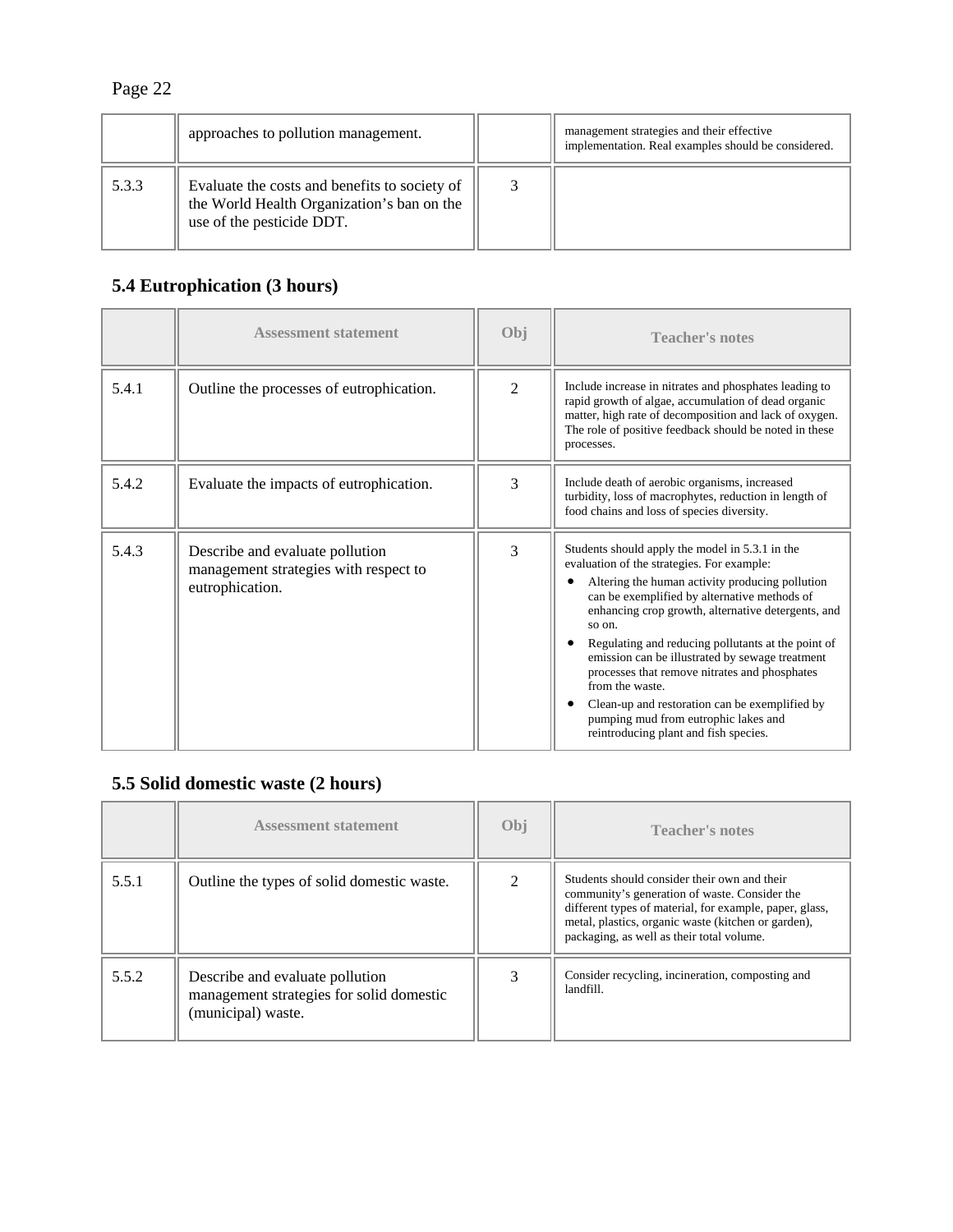## **5.6 Depletion of stratospheric ozone (3 hours)**

|       | <b>Assessment statement</b>                                                                                                                  | Obi            | <b>Teacher's notes</b>                                                                                                                                                                                                                                                                                                                                                                                                                                                            |
|-------|----------------------------------------------------------------------------------------------------------------------------------------------|----------------|-----------------------------------------------------------------------------------------------------------------------------------------------------------------------------------------------------------------------------------------------------------------------------------------------------------------------------------------------------------------------------------------------------------------------------------------------------------------------------------|
| 5.6.1 | Outline the overall structure and<br>composition of the atmosphere.                                                                          | $\overline{2}$ |                                                                                                                                                                                                                                                                                                                                                                                                                                                                                   |
| 5.6.2 | Describe the role of ozone in the absorption<br>of ultraviolet radiation.                                                                    | $\overline{2}$ | Ultraviolet radiation is absorbed during the formation<br>and destruction of ozone from oxygen. Memorization<br>of chemical equations is not required.                                                                                                                                                                                                                                                                                                                            |
| 5.6.3 | Explain the interaction between ozone and<br>halogenated organic gases.                                                                      | 3              | Halogenated organic gases are very stable under<br>normal conditions but can liberate halogen atoms<br>when exposed to ultraviolet radiation in the<br>stratosphere. These atoms react with monatomic<br>oxygen and slow the rate of ozone re-formation.<br>Pollutants enhance the destruction of ozone, thereby<br>disturbing the equilibrium of the ozone production<br>system (see $1.1.5$ ).                                                                                  |
| 5.6.4 | State the effects of ultraviolet radiation on<br>living tissues and biological productivity.                                                 | $\mathbf{1}$   | The effects include mutation and subsequent effects on<br>health and damage to photosynthetic organisms,<br>especially phytoplankton and their consumers such as<br>zooplankton.                                                                                                                                                                                                                                                                                                  |
| 5.6.5 | Describe three methods of reducing the<br>manufacture and release of ozone-depleting<br>substances.                                          | $\overline{2}$ | For example, recycling refrigerants, alternatives to<br>gas-blown plastics, alternative propellants and<br>alternatives to methyl bromide (bromomethane).                                                                                                                                                                                                                                                                                                                         |
| 5.6.6 | Describe and evaluate the role of national<br>and international organizations in reducing<br>the emissions of ozone-depleting<br>substances. | 3              | Examine the role of the United Nations Environment<br>Programme (UNEP) in forging international<br>agreements (for example, the Montreal Protocol and<br>subsequent updates) on the use of ozone-depleting<br>substances, and study the relative effectiveness of<br>these agreements and the difficulties in implementing<br>and enforcing them. In addition, students should be<br>familiar with what steps national governments are<br>taking to comply with these agreements. |

## **5.7 Urban air pollution (2 hours)**

|       | <b>Assessment statement</b>                                       | Obj                         | <b>Teacher's notes</b>                                                                                                                                                                                                                                                                                                                                                                                                                                                                                                                                                                                                                               |
|-------|-------------------------------------------------------------------|-----------------------------|------------------------------------------------------------------------------------------------------------------------------------------------------------------------------------------------------------------------------------------------------------------------------------------------------------------------------------------------------------------------------------------------------------------------------------------------------------------------------------------------------------------------------------------------------------------------------------------------------------------------------------------------------|
| 5.7.1 | State the source and outline the effect of<br>tropospheric ozone. | $\mathcal{D}_{\mathcal{L}}$ | When fossil fuels are burned, two of the pollutants<br>emitted are hydrocarbons (from unburned fuel) and<br>nitrogen monoxide (nitric oxide, NO). Nitrogen<br>monoxide reacts with oxygen to form nitrogen<br>$dioxide (NO2)$ , a brown gas that contributes to urban<br>haze. Nitrogen dioxide can also absorb sunlight and<br>break up to release oxygen atoms that combine with<br>oxygen in the air to form ozone.<br>Ozone is a toxic gas and an oxidizing agent. It<br>damages crops and forests, irritates eyes, can cause<br>breathing difficulties in humans and may increase<br>susceptibility to infection. It is highly reactive and can |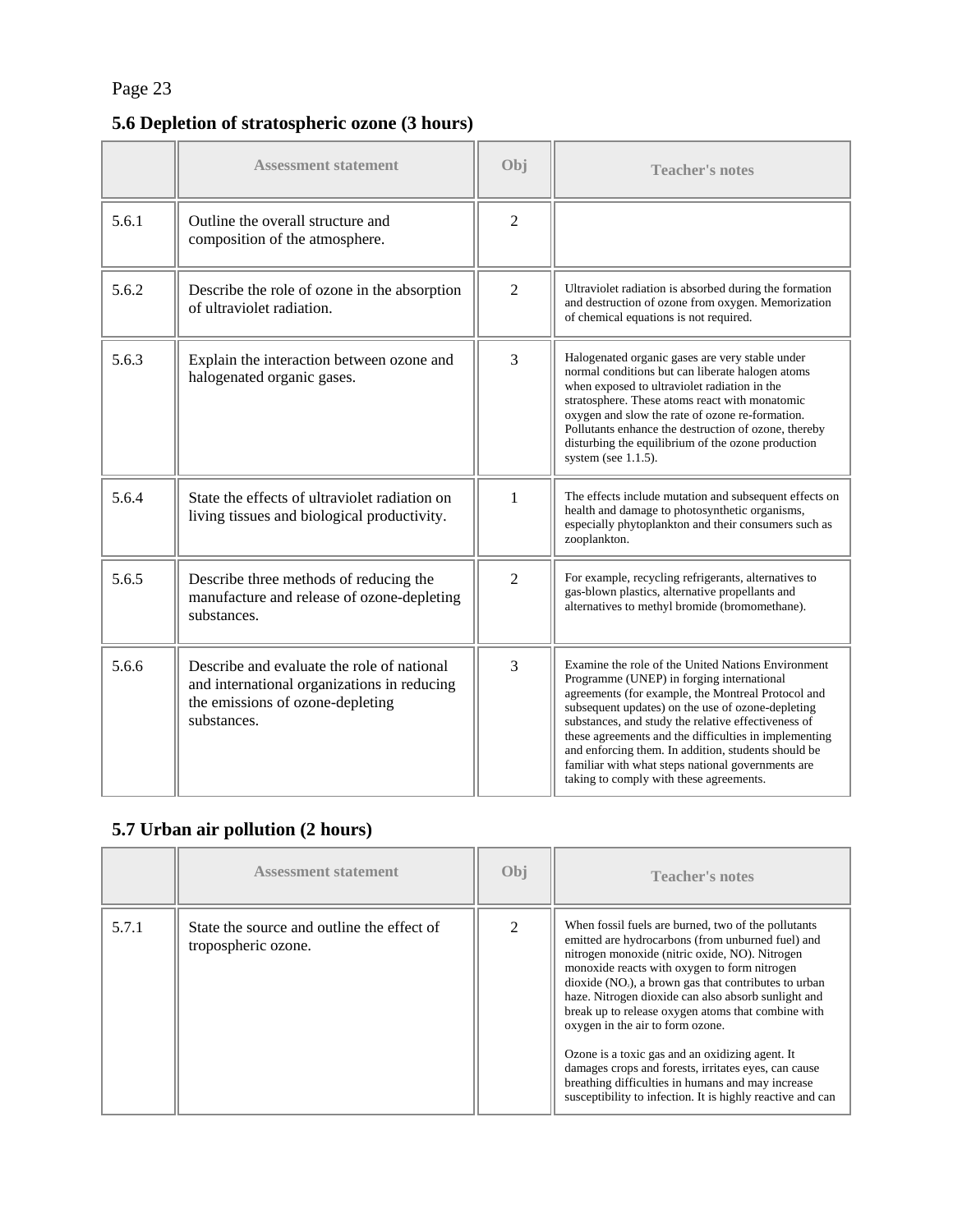|       |                                                                                      |                             | attack fabrics and rubber materials.                                                                                                                                                                                                                                                                                                                                                                                                                                                                                                                                                                              |
|-------|--------------------------------------------------------------------------------------|-----------------------------|-------------------------------------------------------------------------------------------------------------------------------------------------------------------------------------------------------------------------------------------------------------------------------------------------------------------------------------------------------------------------------------------------------------------------------------------------------------------------------------------------------------------------------------------------------------------------------------------------------------------|
| 5.7.2 | Outline the formation of photochemical<br>smog.                                      | $\mathcal{D}_{\mathcal{L}}$ | Photochemical smog is a mixture of about one hundred<br>primary and secondary pollutants formed under the<br>influence of sunlight. Ozone is the main pollutant.<br>The frequency and severity of photochemical smogs in<br>an area depend on local topography, climate,<br>population density and fossil fuel use. Precipitation<br>cleans the air and winds disperse the smog. Thermal<br>inversions trap the smogs in valleys (for example, Los<br>Angeles, Santiago, Mexico City, Rio de Janeiro, São<br>Paulo, Beijing) and concentrations of air pollutants can<br>build to harmful and even lethal levels. |
| 5.7.3 | Describe and evaluate pollution<br>management strategies for urban air<br>pollution. | $\mathcal{R}$               | Measures to reduce fossil fuel combustion should be<br>considered, for example, reducing demand for<br>electricity and private cars and switching to renewable<br>energy. Refer to clean-up measures, for example,<br>catalytic converters.                                                                                                                                                                                                                                                                                                                                                                       |

# **5.8 Acid deposition (2 hours)**

|       | <b>Assessment statement</b>                                                                   | Obi            | <b>Teacher's notes</b>                                                                                                                                                                                                                                                                                                                                                                                                                                        |
|-------|-----------------------------------------------------------------------------------------------|----------------|---------------------------------------------------------------------------------------------------------------------------------------------------------------------------------------------------------------------------------------------------------------------------------------------------------------------------------------------------------------------------------------------------------------------------------------------------------------|
| 5.8.1 | Outline the chemistry leading to the<br>formation of acidified precipitations.                | $\mathfrak{D}$ | Refer to the conversion of sulfur dioxide and oxides of<br>nitrogen (NO <sub>x</sub> ) into the sulfates and nitrates of dry<br>deposition and the sulfuric and nitric acids of wet<br>deposition. Knowledge of chemical equations is not<br>required.                                                                                                                                                                                                        |
| 5.8.2 | Describe three possible effects of acid<br>deposition on soil, water and living<br>organisms. | $\mathfrak{D}$ | Include:<br>one direct effect, for example, acid on aquatic<br>organisms and coniferous forests<br>one toxic effect, for example, aluminium ions on<br>$\bullet$<br>fish<br>one nutrient effect, for example, leaching of<br>calcium.                                                                                                                                                                                                                         |
| 5.8.3 | Explain why the effect of acid deposition is<br>regional rather than global.                  | 3              | Refer to areas downwind of major industrial regions<br>that are adversely affected by acid rain and link them<br>to sources of sulfur dioxide and nitrogen dioxide<br>emissions. Consider the effect of geology (rocks and<br>soils) on water acidity through buffering.                                                                                                                                                                                      |
| 5.8.4 | Describe and evaluate pollution<br>management strategies for acid deposition.                 | 3              | Measures to reduce fossil fuel combustion should be.<br>considered, for example, reducing demand for<br>electricity and private cars and switching to renewable<br>energy. Refer to clean-up measures at "end of pipe"<br>locations (points of emission). Consider the role of<br>international agreements in effecting change.<br>The cost-effectiveness of spreading ground limestone<br>in Swedish lakes in the early 1980s provides a good<br>case study. |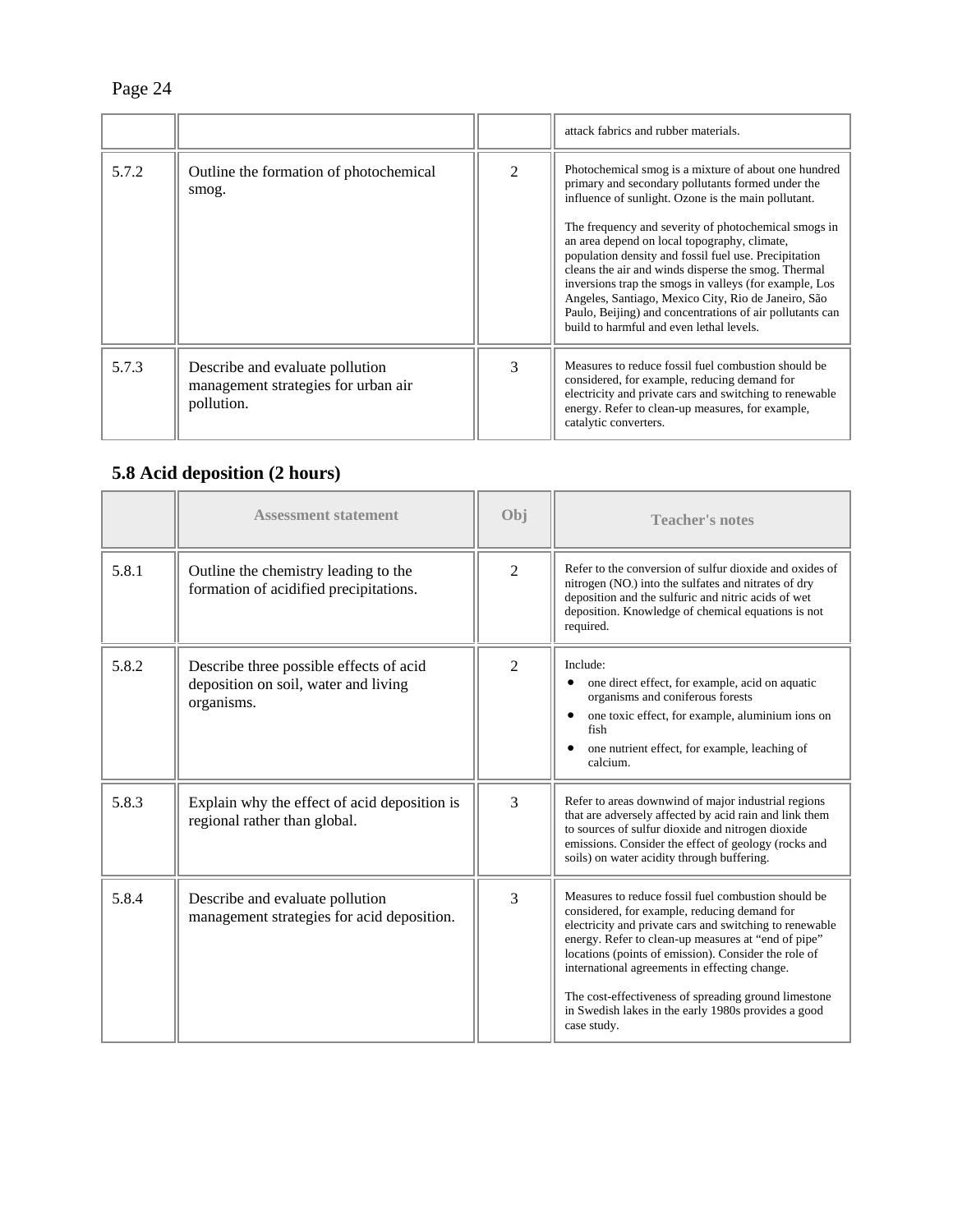### **VI. Topic 6: The issue of global warming 4**

This topic allows the study of a controversial global issue in more depth. Opinion within scientific and political communities is divided on this issue, and students should be encouraged to develop a personal viewpoint having considered the arguments.

|       | <b>Assessment statement</b>                                                                                 | Obj            | <b>Teacher's notes</b>                                                                                                                                                                                                                                                                                                                                                                                                                                                                                                                                                                                             |
|-------|-------------------------------------------------------------------------------------------------------------|----------------|--------------------------------------------------------------------------------------------------------------------------------------------------------------------------------------------------------------------------------------------------------------------------------------------------------------------------------------------------------------------------------------------------------------------------------------------------------------------------------------------------------------------------------------------------------------------------------------------------------------------|
| 6.1.1 | Describe the role of greenhouse gases in<br>maintaining mean global temperature.                            | $\overline{2}$ | The greenhouse effect is a normal and necessary<br>condition for life on Earth. Consider carbon<br>$dioxide (CO2) levels in geological times.$                                                                                                                                                                                                                                                                                                                                                                                                                                                                     |
| 6.1.2 | Describe how human activities add to<br>greenhouse gases.                                                   | $\overline{2}$ | Water, CO <sub>2</sub> , methane and chlorofluorocarbons (CFCs)<br>are the main greenhouse gases. Human activities are<br>increasing levels of CO <sub>2</sub> , methane and CFCs in the<br>atmosphere, which may lead to global warming.                                                                                                                                                                                                                                                                                                                                                                          |
| 6.1.3 | Discuss qualitatively the potential effects of<br>increased mean global temperature.                        | 3              | Consider the potential effects on the distribution of<br>biomes, global agriculture and human societies.<br>Students should appreciate that effects might be<br>adverse or beneficial, for example:<br>biomes shifting<br>$\bullet$<br>change in location of crop growing areas<br>٠<br>changed weather patterns<br>$\bullet$<br>coastal inundation (due to thermal expansion of<br>٠<br>the oceans and melting of the polar ice caps)<br>human health (spread of tropical diseases).<br>٠                                                                                                                         |
| 6.1.4 | Discuss the feedback mechanisms that<br>would be associated with an increase in<br>mean global temperature. | 3              | For example:<br>negative feedback—increased evaporation in<br>tropical latitudes leading to increased snowfall on<br>the polar ice caps, which reduces the mean global<br>temperature<br>positive feedback—increased thawing of<br>$\bullet$<br>permafrost, leading to an increase in methane<br>levels, which increases the mean global<br>temperature.<br>Any feedback mechanisms associated with global<br>warming may involve very long time lags.                                                                                                                                                             |
| 6.1.5 | Describe and evaluate pollution<br>management strategies to address the issue<br>of global warming.         | 3              | Students should consider the following strategies:<br>global—intergovernmental and international<br>agreements (for example, Kyoto Agreement and<br>subsequent updates), carbon tax and carbon<br>trading, alternative energy sources<br>local-allow students to explore their own<br>lifestyle in the context of local greenhouse gas<br>emissions<br>preventive and reactive.<br>٠<br>Students should evaluate these strategies with regard<br>to their effectiveness and the implications for MEDCs<br>and LEDCs of reducing CO <sub>2</sub> emissions in terms of<br>economic growth and national development. |
| 6.1.6 | Outline the arguments surrounding global                                                                    | 2              | Students should appreciate the variety of sometimes<br>conflicting arguments surrounding this issue. Note the                                                                                                                                                                                                                                                                                                                                                                                                                                                                                                      |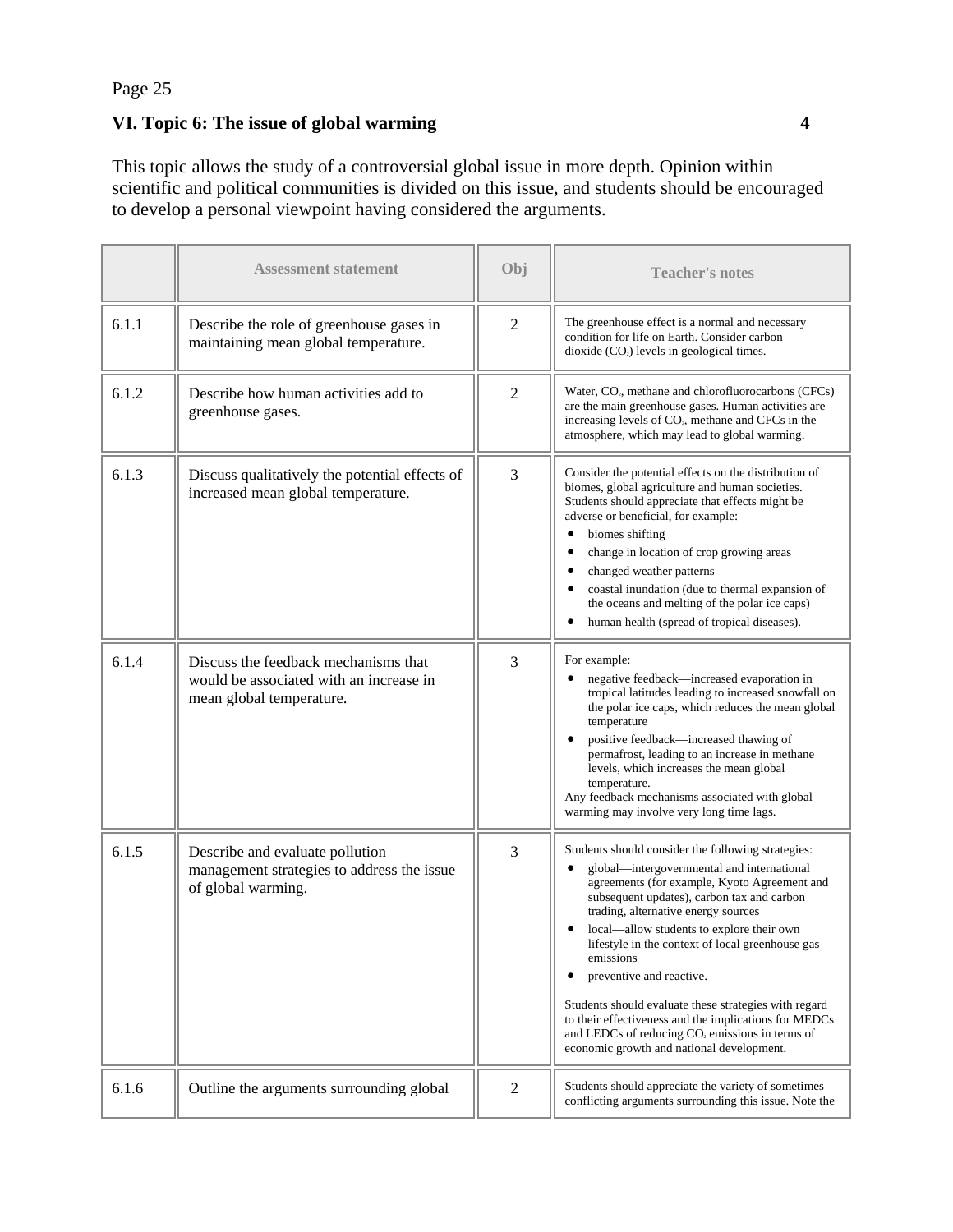|       | warming.                                                                  | complexity of the problem and the uncertainty of<br>global climate models. Students should be aware of the<br>concept of global dimming due to increased levels of<br>atmospheric pollution. |
|-------|---------------------------------------------------------------------------|----------------------------------------------------------------------------------------------------------------------------------------------------------------------------------------------|
| 6.1.7 | Evaluate contrasting human perceptions of<br>the issue of global warming. | Students should explore different viewpoints in<br>relation to their own.                                                                                                                    |

### **VII. Topic 7: Environmental value systems 4**

Understanding environmental value systems is a central theme in this course. Therefore, this topic should be used in the analysis of environmental issues throughout the course, as well as being taught as a discrete unit.

|       | <b>Assessment statement</b>                                                    | Obj                         | <b>Teacher's notes</b>                                                                                                                                                                                                                                                                                                                                                                                                                                                                                                                                                                                                                                                                                                                                                            |
|-------|--------------------------------------------------------------------------------|-----------------------------|-----------------------------------------------------------------------------------------------------------------------------------------------------------------------------------------------------------------------------------------------------------------------------------------------------------------------------------------------------------------------------------------------------------------------------------------------------------------------------------------------------------------------------------------------------------------------------------------------------------------------------------------------------------------------------------------------------------------------------------------------------------------------------------|
| 7.1.1 | State what is meant by an environmental<br>value system.                       |                             | This is a particular world view or set of paradigms that<br>shapes the way an individual or group of people<br>perceive and evaluate environmental issues. This will<br>be influenced by cultural (including religious),<br>economic and socio-political context.<br>An environmental value system is a system in the<br>sense that it has inputs (for example, education,<br>cultural influences, religious doctrine, media) and<br>outputs (for example, decisions, perspectives, courses<br>of action) determined by processing these inputs.<br><b>Int:</b> Ecosystems may often cross national boundaries<br>and this may lead to conflict arising from the clash of<br>different value systems about exploitation of resources<br>(for example, ocean fishing and whaling). |
| 7.1.2 | Outline the range of environmental<br>philosophies with reference to figure 6. | $\mathcal{D}_{\mathcal{A}}$ |                                                                                                                                                                                                                                                                                                                                                                                                                                                                                                                                                                                                                                                                                                                                                                                   |

**Figure 6** 

#### **ENVIRONMENTAL**

#### ECOCENTRISM (nature centred)

Holistic world view. Minimum disturbance of natural processes. Integration of spiritual, social and environmental dimensions. Sustainability for the whole Earth. Self-reliant communities within a framework of global citizenship. Self-imposed restraint on resource use.

#### ANTHROPOCENTRISM (people centred)

People as environmental managers of sustainable global systems. Population control given equal weight to resource use. Strong regulation by independent authorities required.

#### TECHNOCENTRISM (technology centred)

Technology can keep pace with and provide solutions to environmental problems. Resource replacement solves resource depletion. Need to understand natural processes in order to control them. Strong emphasis on scientific analysis and prediction prior to policy-making. Importance of market, and economic growth.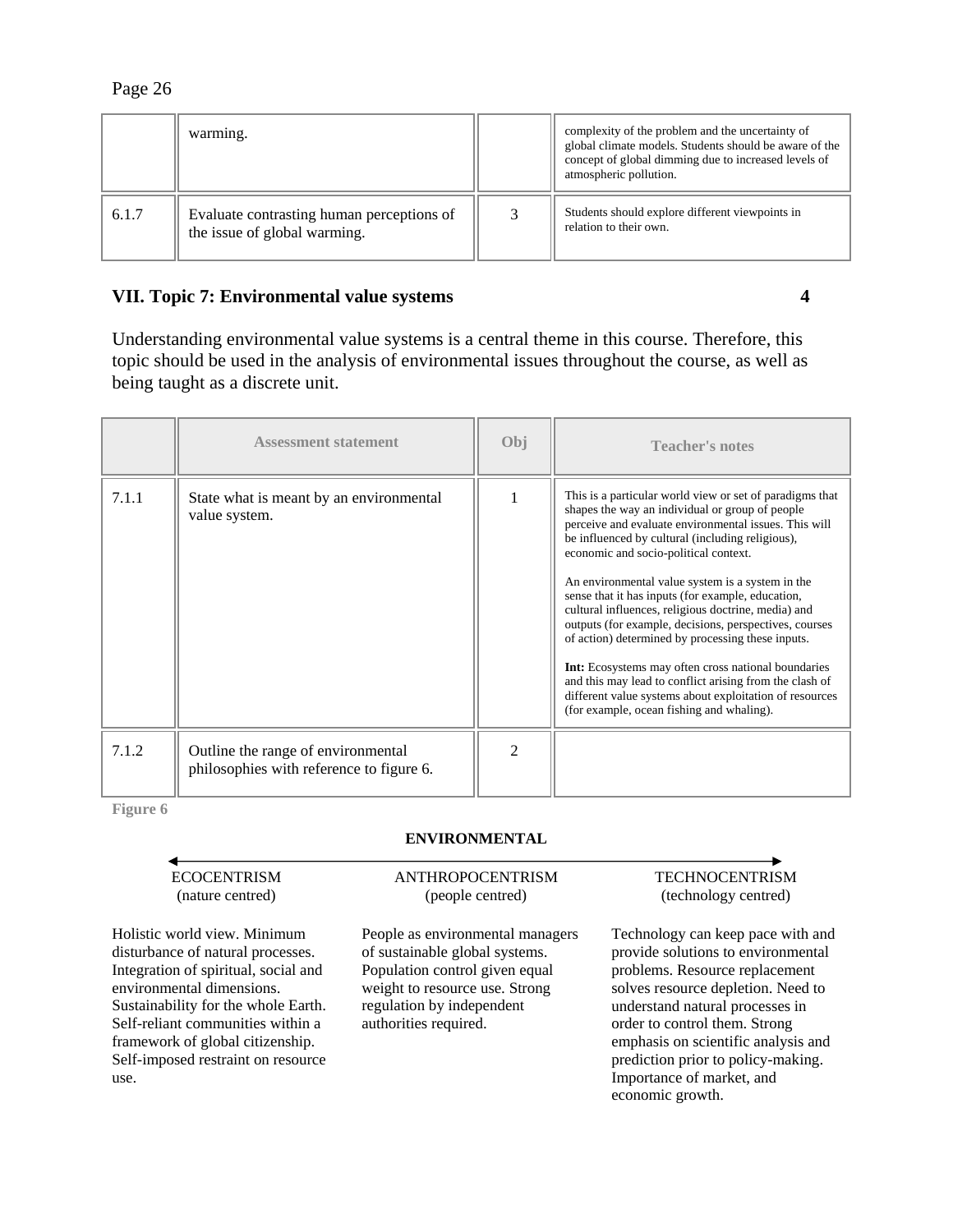|       | <b>Assessment statement</b>                                                                                                             | Obi            | <b>Teacher's notes</b>                                                                                                                                                                                                                                                                                                                                                                                                                                                                                                                                                                                      |
|-------|-----------------------------------------------------------------------------------------------------------------------------------------|----------------|-------------------------------------------------------------------------------------------------------------------------------------------------------------------------------------------------------------------------------------------------------------------------------------------------------------------------------------------------------------------------------------------------------------------------------------------------------------------------------------------------------------------------------------------------------------------------------------------------------------|
| 7.1.3 | Discuss how these philosophies influence<br>the decision-making process with respect to<br>environmental issues covered in this course. | 3              |                                                                                                                                                                                                                                                                                                                                                                                                                                                                                                                                                                                                             |
| 7.1.4 | Outline key historical influences on the<br>development of the modern environmental<br>movement.                                        | $\overline{2}$ | Consider major landmarks, for example, Minamata,<br>Rachel Carson's Silent Spring, Bhopal, whaling (Save<br>the Whale), Chernobyl, leading to environmental<br>pressure groups, both local and global, the concept of<br>stewardship and increased media coverage raising<br>public awareness.                                                                                                                                                                                                                                                                                                              |
| 7.1.5 | Compare and contrast the environmental<br>value systems of two named societies.                                                         | 3              | The societies chosen should demonstrate significant<br>differences, for example:<br>First Nation Americans and European pioneers<br>operating frontier economics, which involved<br>exploitation of seemingly unlimited resources<br>Buddhist and Judaeo-Christian societies<br>$\bullet$<br>Communist and capitalist societies.                                                                                                                                                                                                                                                                            |
| 7.1.6 | Justify your personal viewpoint on<br>environmental issues.                                                                             | 3              | Students should be encouraged to reflect upon where<br>they stand on the continuum of environmental<br>philosophies with regard to specific issues arising<br>throughout the syllabus, for example, population<br>control, resource exploitation, sustainable<br>development, and so on.<br><b>Int:</b> The environmental philosophy of an individual, as<br>with that of a community (see 7.1.1), will inevitably be<br>shaped by cultural, economic and socio-political<br>context. Students should recognize this and appreciate<br>that others may have equally valid viewpoints (aims 4)<br>and $7$ ). |

#### DATE OF LAST CONTENT REVISION: February 2009

### **DATE OF BOARD APPROVAL:** February 12, 2009

### **Addendum CALIFORNIA CONTENT STANDARDS**

#### **BIOLOGY/LIFE SCIENCES**

#### **Ecology**

- 6. Stability in an ecosystem is a balance between competing effects. As a basis for understanding this concept:
	- a. *Students know* biodiversity is the sum total of different kinds of organisms and is affected by alterations of habitats.
	- b. *Students know* how to analyze changes in an ecosystem resulting from changes in climate, human activity, introduction of nonnative species, or changes in population size.